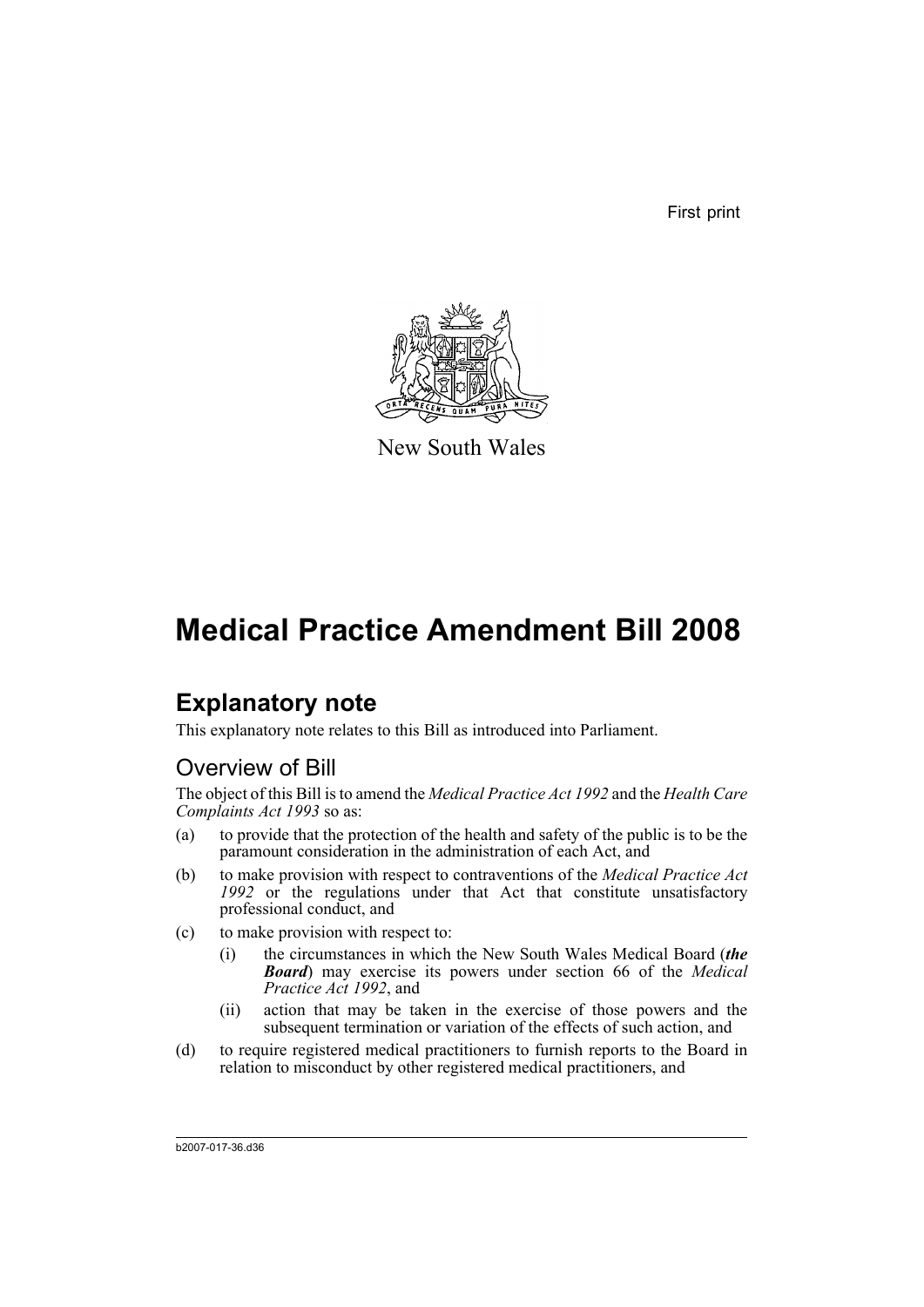Explanatory note

- (e) to confer certain immunities on complainants under Part 4 of the *Medical Practice Act 1992* and on other persons who have provided complainants with information or otherwise been concerned in the making of complaints, and
- (f) to enable a Professional Standards Committee (*a Committee*) or the Medical Tribunal (*the Tribunal*), when imposing an order or condition of registration on a medical practitioner, to provide that a contravention of the order or condition is to result in deregistration of the practitioner, and
- (g) to require that a review of the suspension, deregistration or placing of conditions on registration of a medical practitioner must consider any complaints made about the person (whether before or after the order being reviewed was made), and
- (h) to require the audio recording of certain meetings of the Board, and
- (i) to authorise the Board:
	- (i) to require any person to provide it with certain information, records or evidence, and
	- (ii) to require a registered medical practitioner to provide details of the practitioner's employment, and
	- (iii) to provide information obtained in connection with its functions to the Health Care Complaints Commission (*the Commission*), and
	- (iv) to notify any person or body the Board considers it appropriate to notify of certain disciplinary action taken by the Board, and
- (j) to provide a registered medical practitioner affected by certain disciplinary action taken by the Board with a right:
	- (i) to have the decision to take the action reconsidered, and
	- (ii) to appeal to the Tribunal on a point of law, and
- (k) to enable the Board to have regard to other relevant complaints against a practitioner in the exercise of its disciplinary and complaint-related functions, and
- (l) to enable a Committee or the Tribunal:
	- (i) to take into account the judgment or findings of a professional standards committee or tribunal constituted under a health registration Act when making certain findings relating to the conduct of a registered medical practitioner, and
	- (ii) to have regard to the totality of the evidence before it when dealing simultaneously with more than one complaint about a practitioner, and
- (m) to enable the Commission to take into account associated complaints about a health practitioner or health organisation, or other relevant findings, decisions, reports or recommendations relating to a health practitioner when assessing a complaint, and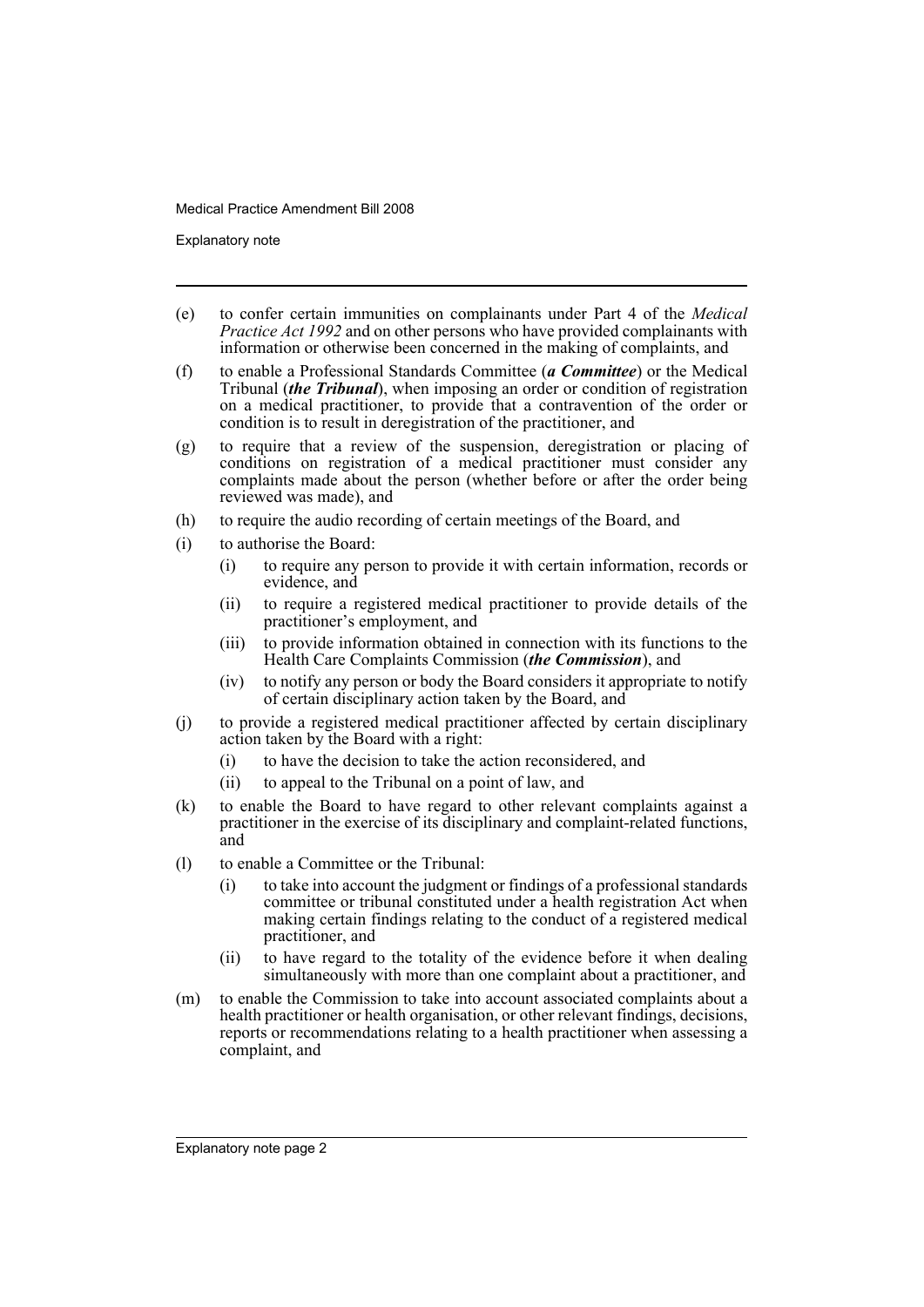Explanatory note

- (n) to provide that consultation between the Commission and a registration authority or the Registrar on dealing with a complaint is to include consultation on any relevant associated complaint, and to allow a discontinued or terminated associated complaint to be reopened as a result of the consultation, and
- (o) to make provision with respect to the concurrent investigation and prosecution of associated complaints, and
- (p) to require:
	- (i) a Committee or the Tribunal to list as soon as practicable an inquiry or appeal relating to action taken by the Board under section 66 of the *Medical Practice Act 1992*, and
	- (ii) the Commission to deal as quickly as practicable with matters referred to it following such action, or action taken by another health registration board under equivalent powers under a health registration Act, and
- (q) to require that proceedings of a Committee are to be open to the public unless the Committee otherwise directs in the public interest, and
- (r) to provide for the Board to make a decision of a Committee publicly available unless the Committee otherwise orders, and
- (s) to provide for the appointment of an additional member of a Committee who is to be legally qualified and is to be appointed as chairperson of the Committee, and
- (t) to make minor miscellaneous and consequential amendments.

### Outline of provisions

**Clause 1** sets out the name (also called the short title) of the proposed Act.

**Clause 2** provides for the commencement of the proposed Act on a day or days to be appointed by proclamation.

**Clause 3** is a formal provision that gives effect to the amendments to the *Medical Practice Act 1992* set out in Schedule 1.

**Clause 4** is a formal provision that gives effect to the amendments to the *Health Care Complaints Act 1993* set out in Schedule 2.

**Clause 5** provides for the repeal of the proposed Act after all the amendments made by the proposed Act have commenced. Once the amendments have commenced the proposed Act will be spent and section 30 of the *Interpretation Act 1987* provides that the repeal of an amending Act does not affect the amendments made by that Act.

## **Schedule 1 Amendment of Medical Practice Act 1992**

### **Principle of administration of Act**

**Schedule 1 [1]** gives effect to the object set out in paragraph (a) of the Overview.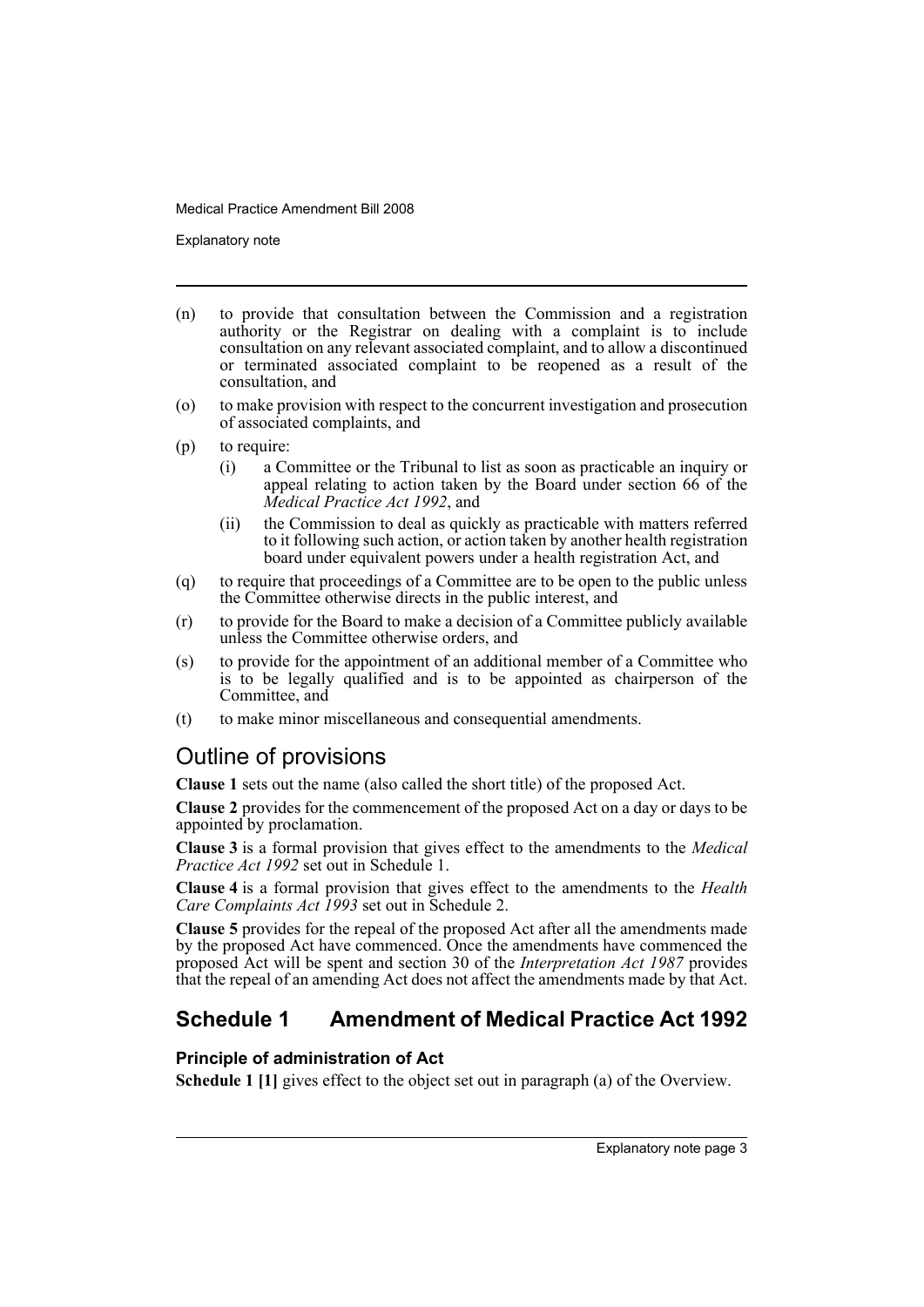Explanatory note

### **Suspension or conditions to protect the public**

Section 66 of the *Medical Practice Act 1992* sets out the Board's powers to suspend a registered medical practitioner or impose conditions on a practitioner's registration if the Board is satisfied such action is necessary for the purpose of protecting the life or physical or mental health of any person.

**Schedule 1 [8]** substitutes section 66 to:

- (a) enable the Board, with the concurrence of the Commission, to impose a condition on a registered medical practitioner's registration requiring the practitioner to participate in an assessment of the practitioner's professional performance, and
- (b) make it clear that the Board must exercise its section 66 powers if the Board is satisfied such action is appropriate for the protection of the health or safety of any person or persons or if satisfied that the action is otherwise in the public interest, and
- (c) require that if the Board delegates any function of the Board under section 66 to a group of persons, at least one member of the group must be a person who is not a registered medical practitioner.

**Schedule 1 [10]** enables the Board:

- (a) to terminate or shorten a period of suspension imposed under section 66, or
- (b) to alter or remove conditions imposed under that section, or
- (c) at any time after having taken action under that section, to take any other action it could have taken at the time of taking the original action.

**Schedule 1 [16]** makes a consequential amendment.

**Schedule 1 [14]** makes provision with respect to the Commission's concurrence with the Board's imposition of a condition on a registered medical practitioner's registration requiring performance assessment. If the Commission concurs, the matter giving rise to the proposal is to be dealt with under Part 5A. If the Board and the Commission agree, the matter may also be referred to the Commission to be dealt with as a complaint. If the Commission does not concur with the imposition of the condition, the Commission is to deal with the matter giving rise to the proposal as a complaint. **Schedule 1 [13]** makes a consequential amendment.

**Schedule 1 [15]** provides for the extension of a suspension order made by the Board under section 66 if the Chairperson or a Deputy Chairperson of the Tribunal is satisfied there has been no material change in the circumstances that gave rise to the making of the order.

**Schedule 1 [9]** requires the audio recording of meetings of the Board in connection with the exercise of certain of its disciplinary powers and:

(a) at which the registered medical practitioner concerned, or the practitioner's adviser, is present, or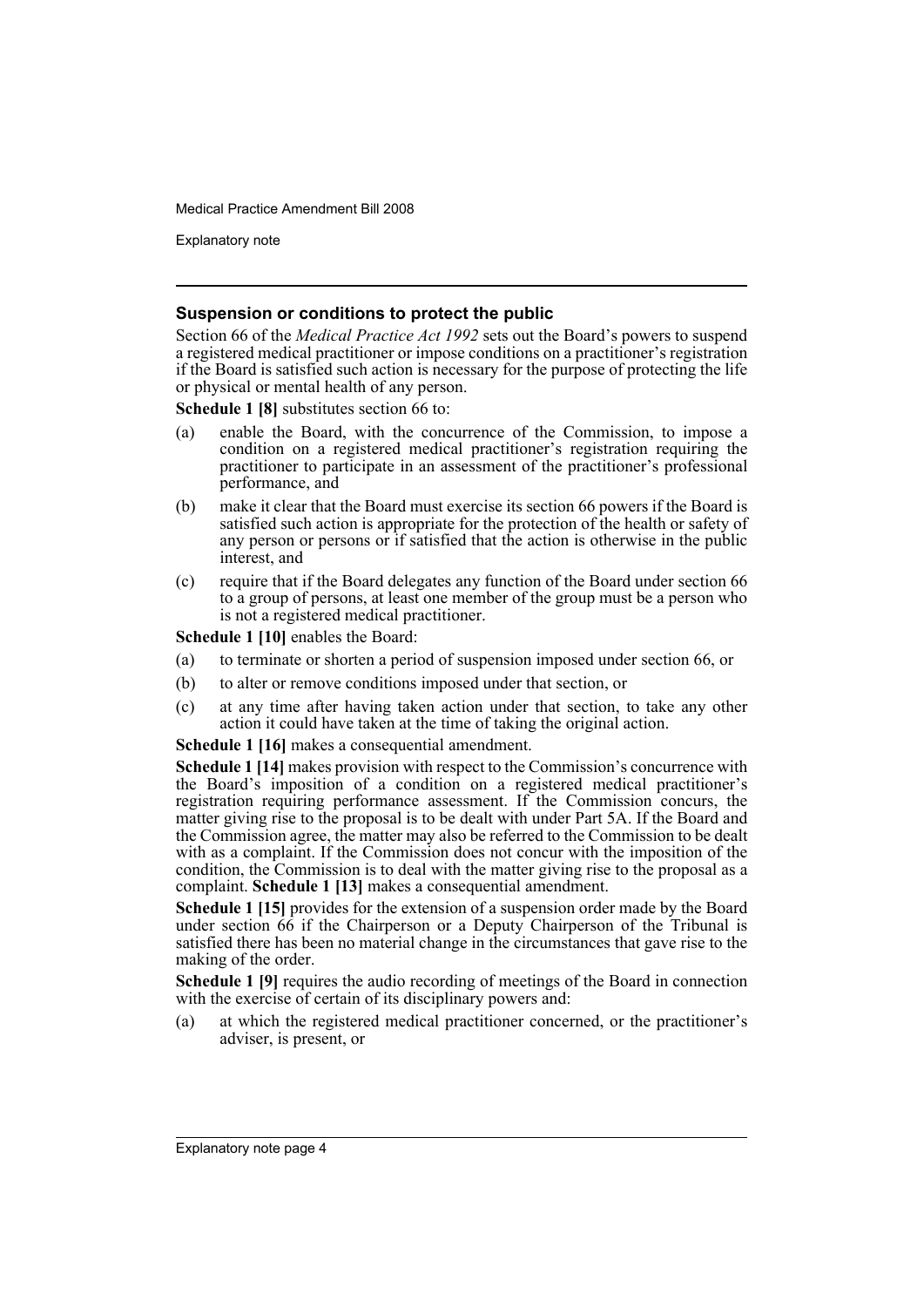Explanatory note

(b) that a person other than a member or staff member of the Board attends in order to give the Board oral information relevant to the exercise, or proposed exercise, of its powers.

A recording will not be admissible in evidence in civil or criminal proceedings, other than proceedings connected with the Act, or in a coronial inquest or inquiry.

### **Reportable misconduct**

**Schedule 1 [18]** inserts a new Division 7 (comprising proposed section 71A) into Part 4. The proposed section defines *reportable misconduct* to mean practising medicine while intoxicated, flagrantly departing from accepted standards of professional practice and competence and engaging in sexual misconduct in connection with the practice of medicine. Registered medical practitioners will be required to report to the Board on reportable misconduct committed by other registered medical practitioners. Reports will be made and dealt with in the same way as complaints under Part 4.

### **Protection of complainants and other persons**

**Schedule 1 [4]** inserts a new section 47 into Division 2 of Part 4. The proposed section provides that the making of a complaint will not constitute a breach of professional etiquette or ethics, or a departure from accepted standards of professional conduct, and will give rise to no liability for defamation, malicious prosecution or conspiracy. These protections will extend not only to complainants but also to persons who have provided complainants with information or otherwise been concerned in the making of complaints.

### **Deregistration for breach of orders or conditions of registration**

**Schedule 1 [5]** provides that a Committee or the Tribunal may when imposing an order or condition of registration on a medical practitioner provide that the order or condition is a *critical compliance order or condition* a contravention of which will result in the practitioner's deregistration.

**Schedule 1 [8]** (proposed section 66 (2)) provides that the Board must suspend a medical practitioner from practising medicine if satisfied that the practitioner has contravened a critical compliance order or condition and must then refer the matter to the Tribunal as a complaint.

**Schedule 1 [6]** provides that the Tribunal must deregister a medical practitioner if satisfied when finding on a complaint about the practitioner that the practitioner has contravened a *critical compliance order or condition*. **Schedule 1 [7]** makes a consequential amendment.

### **Obtaining and disclosing information**

**Schedule 1 [17]** enables the Board to require any person to provide it with information, documents or evidence that would assist the Board in making a determination. It will be an offence, punishable by a maximum penalty of 20 penalty units, for a person who is required to comply with such a request to fail to do so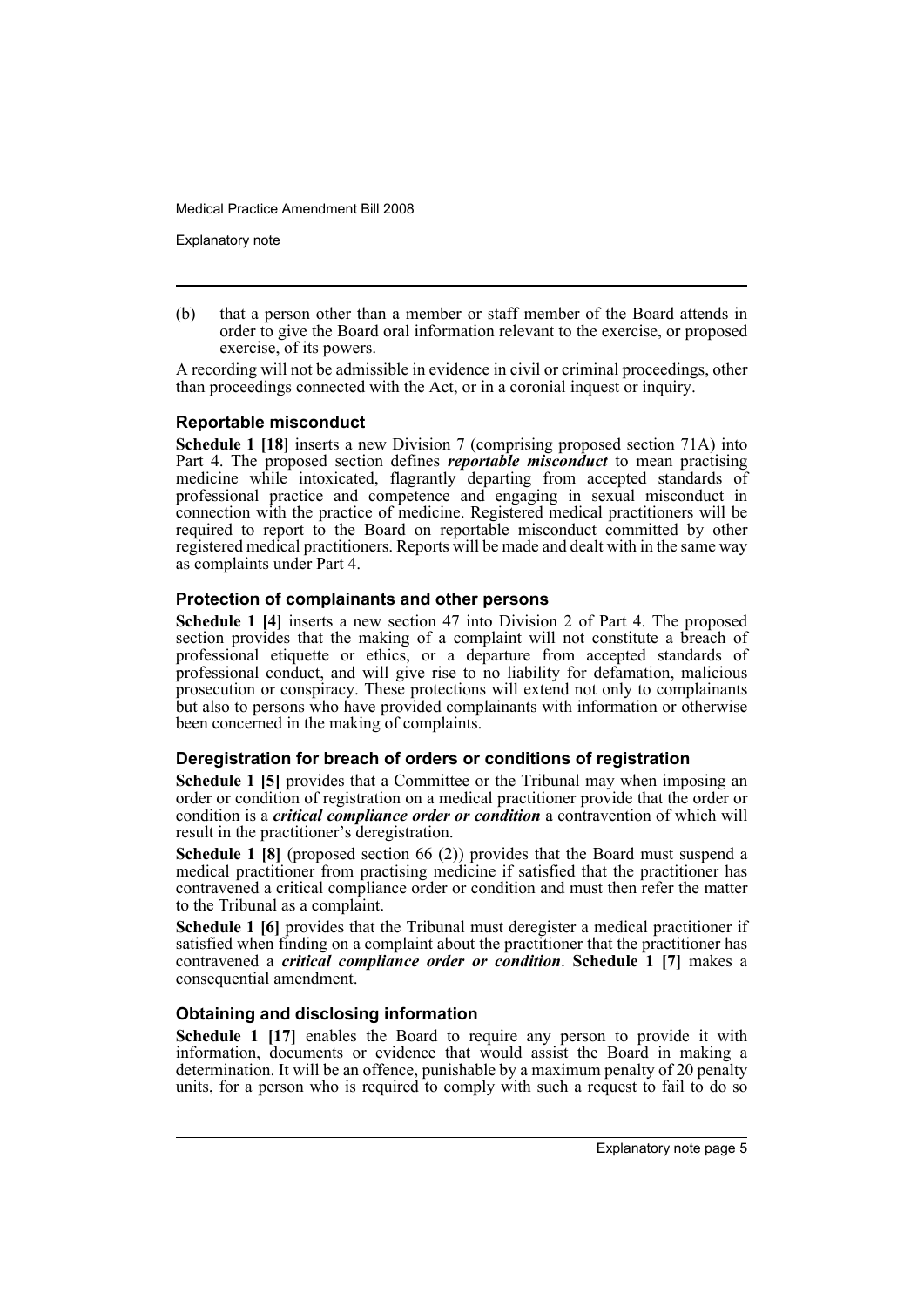Explanatory note

without reasonable excuse. **Schedule 1 [22]** enables the Board to require a registered medical practitioner to provide details of the practitioner's employment. Failure to provide information, or the provision of false or misleading information, is also to be an offence.

**Schedule 1 [12]** ensures there is no legal impediment to the Board providing any information, records or evidence obtained in connection with its functions under section 66 and related sections to the Commission, and **Schedule 1 [30]** enables the Board to give notice of any action it takes under Division 5 of Part 4 to any person or body the Board considers it appropriate to notify. **Schedule 1 [31] and [32]** make consequential amendments.

### **Applications for reconsideration, inquiries and appeals**

A registered medical practitioner affected by certain disciplinary action taken by the Board will have:

(a) a right to apply to the Board to have the decision to take the action reconsidered (**Schedule 1 [11]**), and

(b) a right of appeal to the Tribunal on a point of law (**Schedule 1 [20] and [24]**).

An application to the Supreme Court for judicial review of action taken by the Board under Division 5 of Part 4 will not be able to be made until an appeal to the Tribunal under the new provision has been made and disposed of.

**Schedule 1 [39]** requires a Committee or the Tribunal to list any inquiry or appeal relating to action taken by the Board under section 66 for hearing as soon as practicable.

### **Amendments relating to disciplinary bodies**

**Schedule 1 [23]** requires the Board to have regard to various matters, including previous complaints (including discontinued or terminated complaints) and further complaints about a registered medical practitioner in the exercise of its disciplinary and complaint-related functions in respect of the practitioner, to the extent that it reasonably considers any such complaint to be relevant.

**Schedule 1 [34]** enables a Committee or the Tribunal to admit as evidence in any proceedings any finding, decision or determination of a professional standards committee or a tribunal constituted under a health registration Act. **Schedule 1 [37]** enables a Committee or the Tribunal to take any such evidence (or other evidence currently admissible, such as the judgment or findings of a court) into account for the purposes of its disciplinary powers or the making of a finding that a practitioner is guilty of unsatisfactory professional conduct or professional misconduct. **Schedule 1 [36]** makes a consequential amendment. **Schedule 1 [3]** amends the definition of *professional misconduct* to make it clear that a finding of professional misconduct can be made on the basis of a series of instances of unsatisfactory professional conduct that, taken together, are of sufficient seriousness to justify the finding.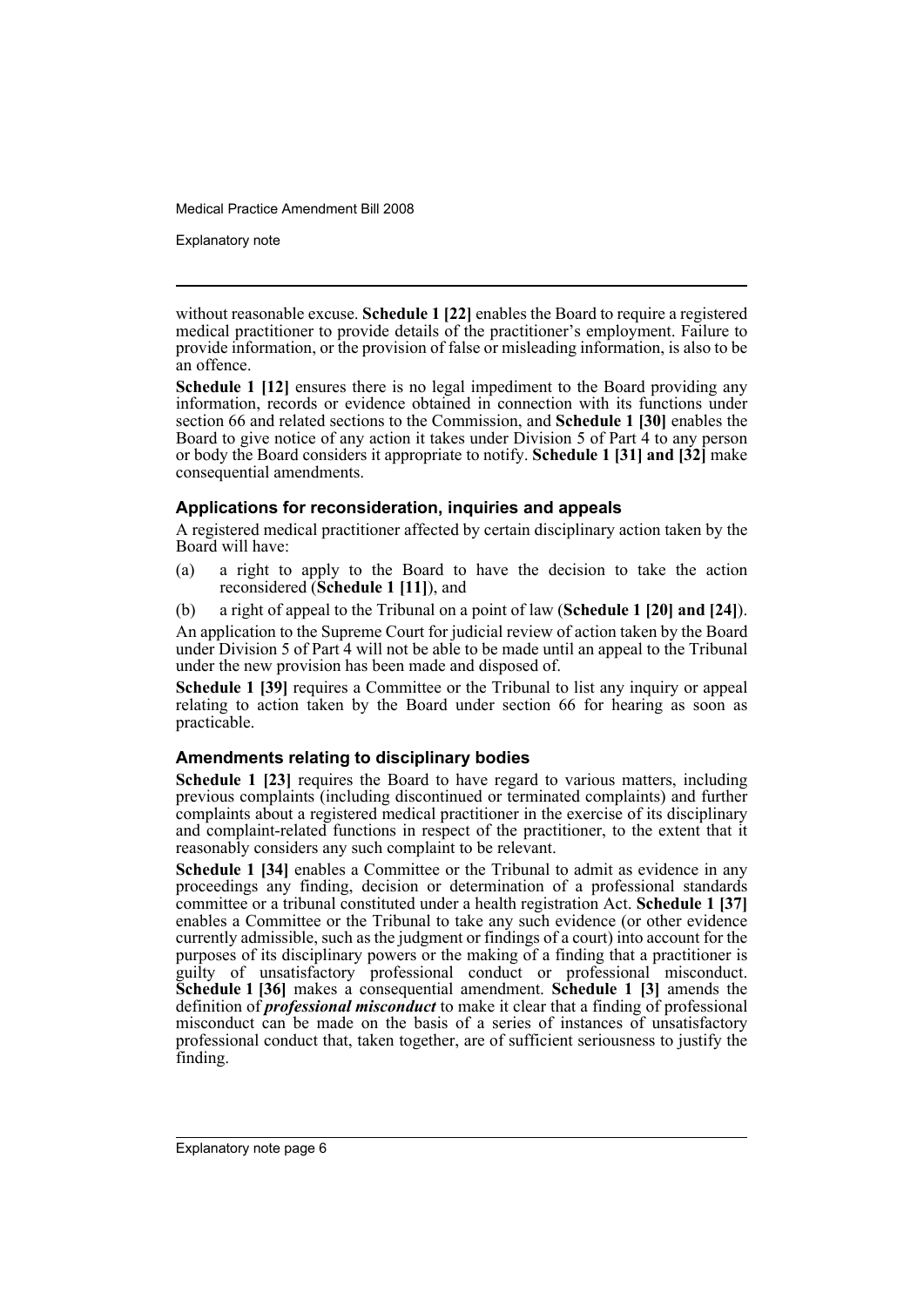Explanatory note

**Schedule 1 [38]** provides that, when a Committee or the Tribunal is dealing with more than one complaint about a registered medical practitioner, the Committee or Tribunal may have regard to the totality of the evidence when making a finding of fact in relation to the conduct of a registered medical practitioner or a finding that a registered medical practitioner is guilty of unsatisfactory professional conduct or professional misconduct in respect of any of the complaints.

**Schedule 1 [19]** provides that a review body reviewing the suspension, deregistration or placing of conditions on registration of a medical practitioner must (in addition to any other matters that it may take into account) take into account any complaints to the Board about the person whether made before or after the order being reviewed was made.

**Schedule 1 [28]** provides that proceedings of a Committee are to be open to the public unless the Committee otherwise directs in the public interest. Currently proceedings of a Committee are closed to the public unless the Committee otherwise directs.

**Schedule 1 [29]** provides for the Board to make decisions of a Committee publicly available unless the Committee has ordered otherwise.

**Schedule 1 [25]–[27]** provide for the appointment of an additional member of a Committee. The additional member is to be legally qualified (and not a registered medical practitioner) and is to be appointed as chairperson of the Committee to which they are appointed.

### **Miscellaneous amendments**

**Schedule 1 [2]** makes it clear that there is no need for a registered medical practitioner to have been prosecuted for or convicted of an offence relating to a contravention of the *Medical Practice Act 1992* or the regulations under that Act before a finding of unsatisfactory professional conduct can be made in respect of the contravention.

**Schedule 1 [23]** enables the Board to exercise any of its functions under the Act with the consent of the registered medical practitioner concerned.

**Schedule 1 [33] and [35]** correct typographical errors.

**Schedule 1 [40] and [41]** enact consequential savings and transitional provisions.

**Schedule 1 [21]** requires a registered medical practitioner to include with their annual return to the Board a copy of a certificate or policy of insurance for the professional indemnity insurance cover required to be held by the practitioner or such documents as the Board may require to establish that the medical practitioner is not required to have professional indemnity insurance cover.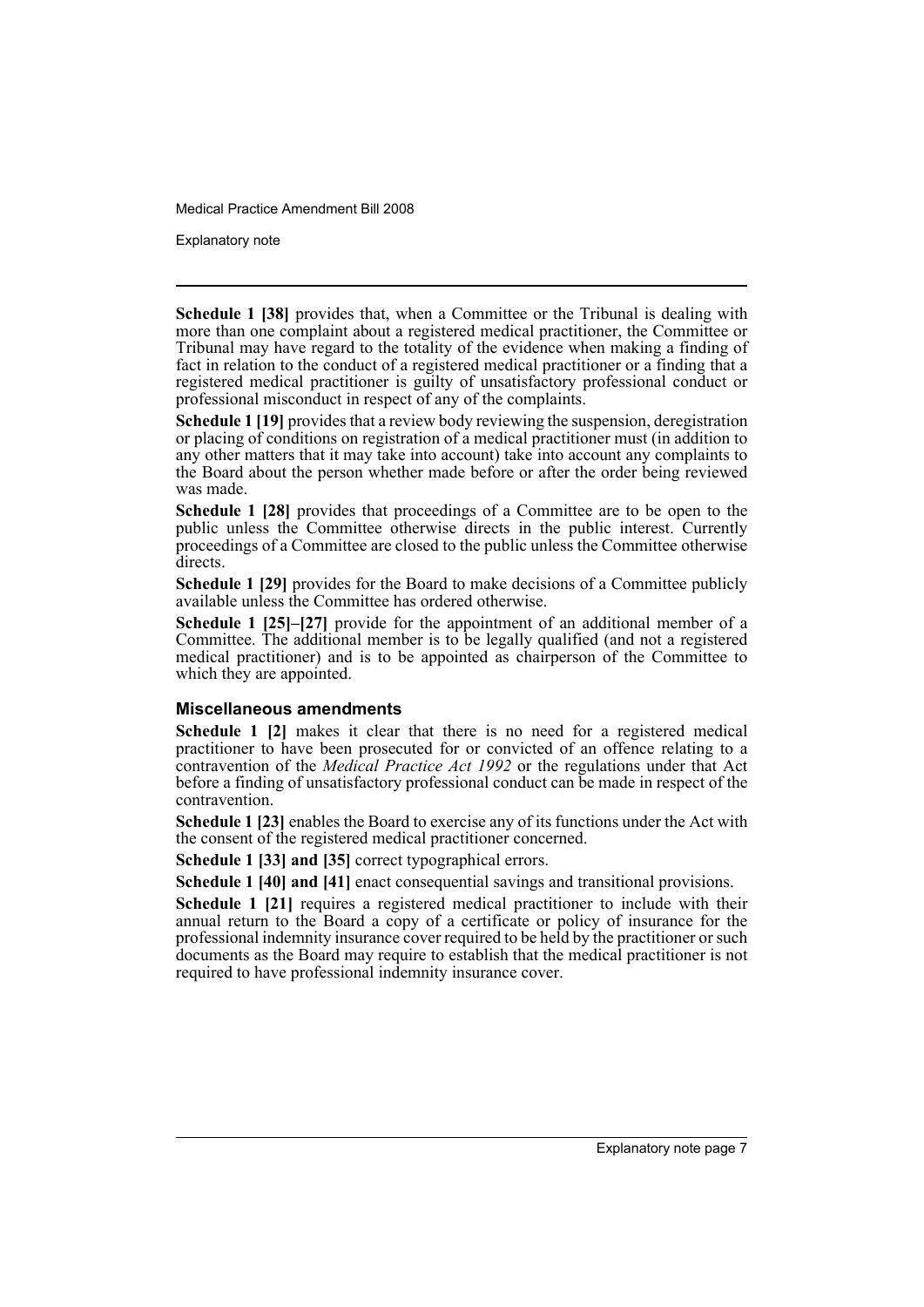Explanatory note

### **Schedule 2 Amendment of Health Care Complaints Act 1993**

### **Principle of administration of Act**

**Schedule 2 [1]** gives effect to the object set out in paragraph (a) of the Overview.

### **Associated complaints and other matters**

**Schedule 2 [2]** inserts a new definition of *associated complaint*. An *associated complaint* is a complaint (including a discontinued or terminated complaint) made or referred to the Commission about a health practitioner who is, or a health organisation that is, the subject of another complaint being assessed or investigated by the Commission or prosecuted by the Commission before a disciplinary body established under a health registration Act.

**Schedule 2 [5]** provides that in assessing and reviewing its assessment of a complaint, the Commission is to have regard to any of the following matters, to the extent the Commission reasonably considers the matter to be relevant:

- (a) any associated complaint,
- (b) if the complaint relates to a health practitioner:
	- (i) any previous finding or determination of a professional standards committee or a tribunal constituted under a health registration Act in respect of the practitioner, and
	- (ii) any recommendation or statement made as a consequence of an assessment of the practitioner's professional performance under Part 5A of the *Medical Practice Act 1992*.

**Schedule 2 [3]** requires regard to be given to any relevant associated complaint during consultation between the Commission and the appropriate registration authority or the Registrar on how a complaint is to be dealt with. **Schedule 2 [4]** will allow an associated complaint that has been discontinued or terminated and to which regard has been given during consultation to be reopened and investigated.

**Schedule 2 [7]** requires the Commission to consider investigating associated complaints concurrently and, if it does not decide to do so, to have regard when investigating a complaint to any associated complaint. **Schedule 2 [6]** makes a consequential amendment. **Schedule 2 [8]** requires the Director of Proceedings to consider prosecuting associated complaints concurrently.

### **Miscellaneous amendments**

**Schedule 2 [9]** requires the Commission to deal as soon as practicable with matters referred to it following the exercise of emergency powers by a health registration board under a health registration Act.

**Schedule 2** [2] relocates a definition of *disciplinary body* so that it applies to the entire Act and **Schedule 2 [12]** makes a consequential amendment.

**Schedule 2 [10] and [11]** enact consequential savings and transitional provisions.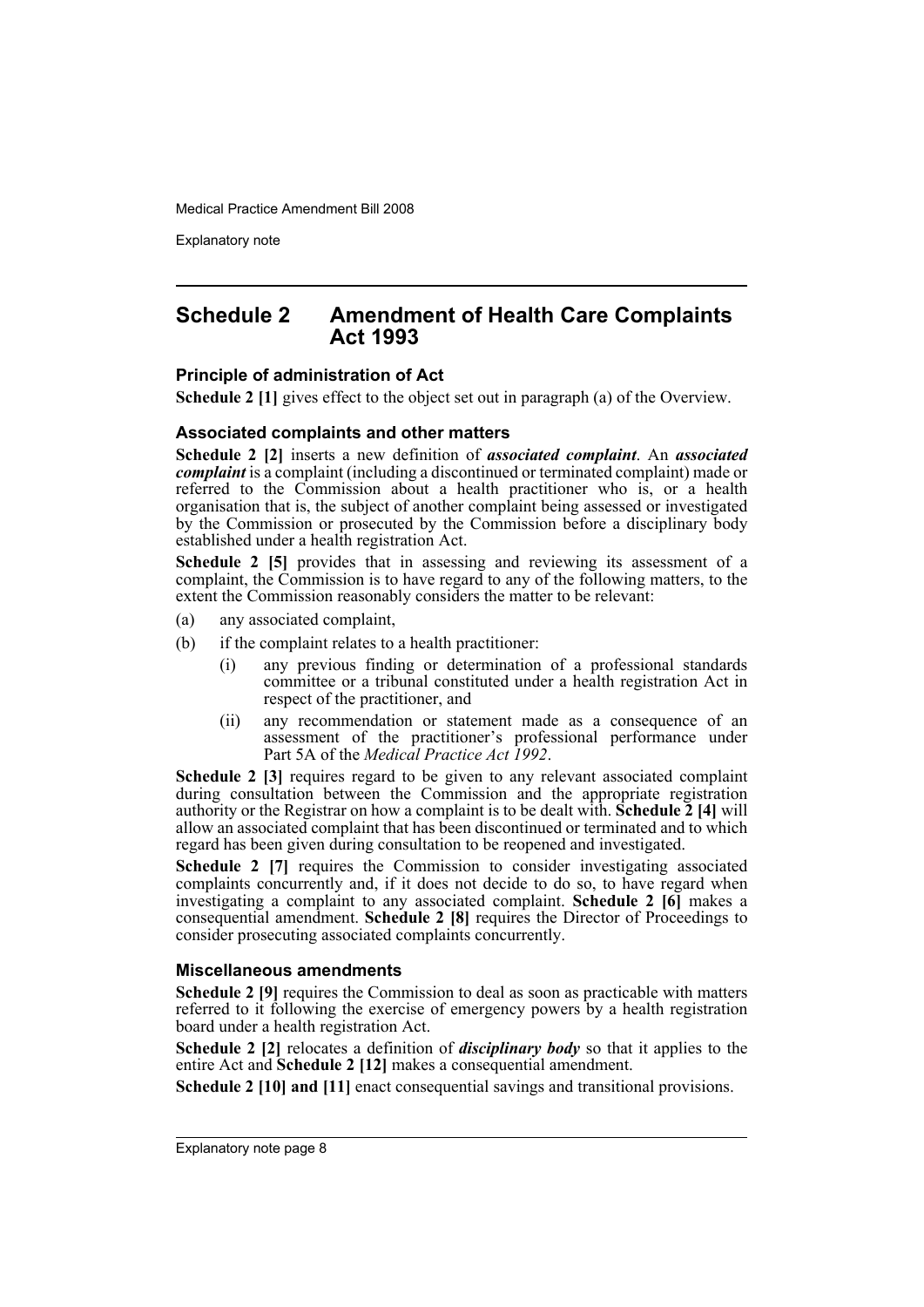First print



New South Wales

# **Medical Practice Amendment Bill 2008**

## **Contents**

|            |                                                     | Page          |
|------------|-----------------------------------------------------|---------------|
|            | Name of Act                                         |               |
|            | Commencement                                        | 2             |
|            | Amendment of Medical Practice Act 1992 No 94        | 2             |
|            | Amendment of Health Care Complaints Act 1993 No 105 | $\mathcal{P}$ |
| 5          | Repeal of Act                                       | 2             |
| Schedule 1 | Amendment of Medical Practice Act 1992              | 3             |
| Schedule 2 | Amendment of Health Care Complaints Act 1993        | 19            |
|            |                                                     |               |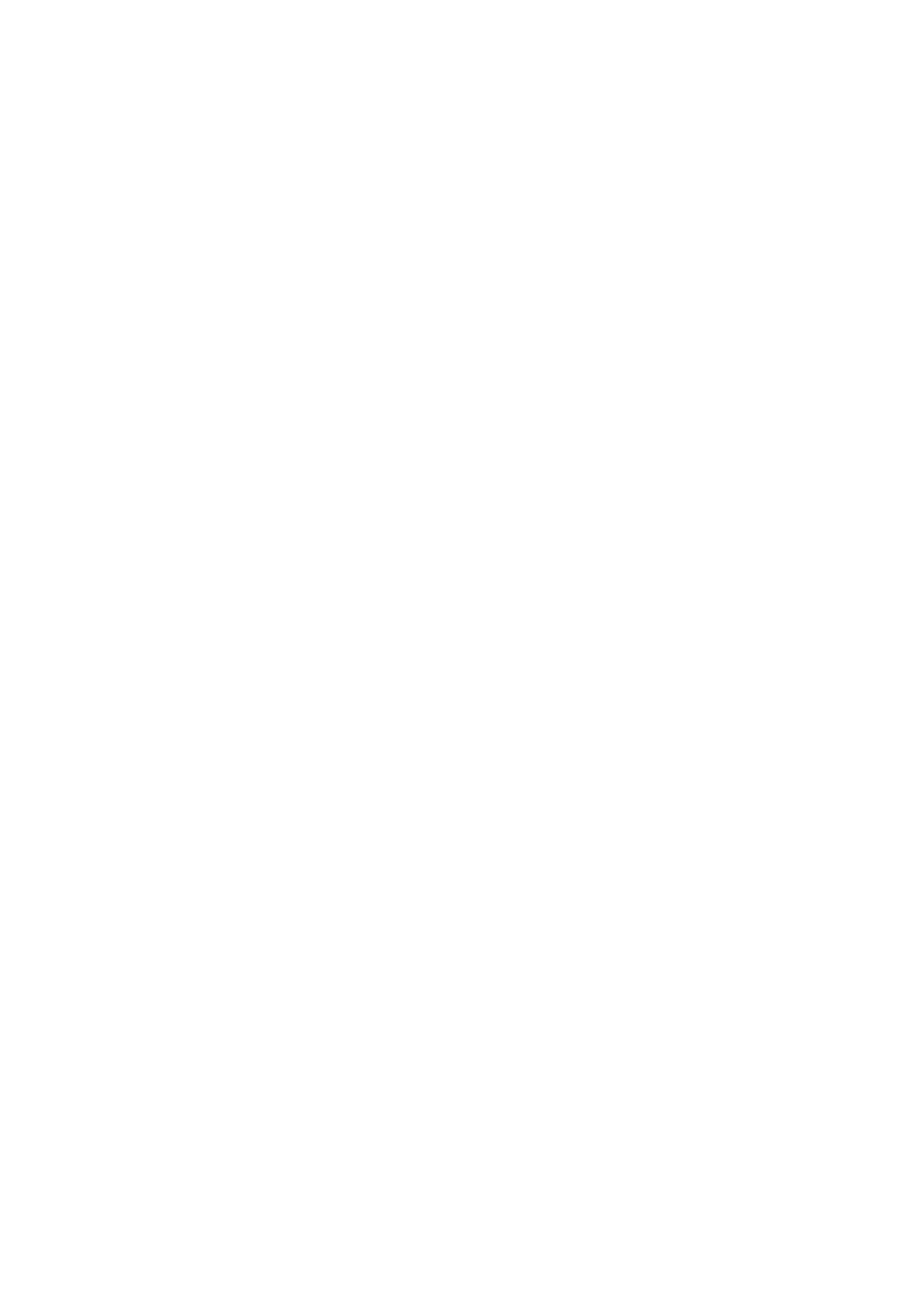

New South Wales

# **Medical Practice Amendment Bill 2008**

No , 2008

### **A Bill for**

An Act to amend the *Medical Practice Act 1992* and the *Health Care Complaints Act 1993* with respect to the principles of administration of and the exercise of disciplinary powers under those Acts; and for other purposes.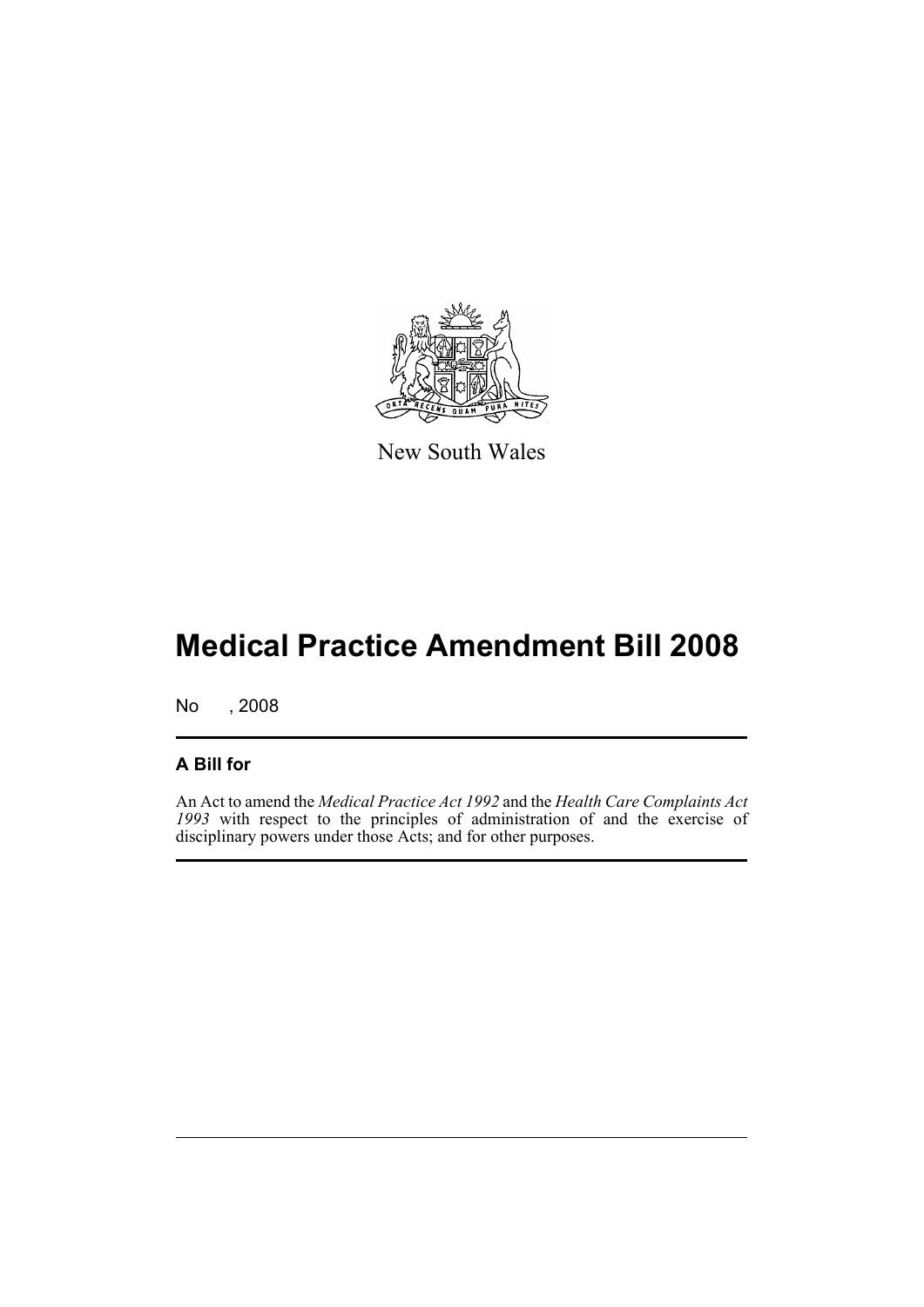<span id="page-11-4"></span><span id="page-11-3"></span><span id="page-11-2"></span><span id="page-11-1"></span><span id="page-11-0"></span>

|              |     | The Legislature of New South Wales enacts:                                                                                                                | 1                    |
|--------------|-----|-----------------------------------------------------------------------------------------------------------------------------------------------------------|----------------------|
| 1            |     | Name of Act                                                                                                                                               | 2                    |
|              |     | This Act is the <i>Medical Practice Amendment Act 2008</i> .                                                                                              | 3                    |
| $\mathbf{2}$ |     | Commencement                                                                                                                                              | 4                    |
|              |     | This Act commences on a day or days to be appointed by proclamation.                                                                                      | 5                    |
| 3            |     | <b>Amendment of Medical Practice Act 1992 No 94</b>                                                                                                       | 6                    |
|              |     | The <i>Medical Practice Act 1992</i> is amended as set out in Schedule 1.                                                                                 | $\overline{7}$       |
| 4            |     | Amendment of Health Care Complaints Act 1993 No 105                                                                                                       | 8                    |
|              |     | The <i>Health Care Complaints Act 1993</i> is amended as set out in<br>Schedule 2.                                                                        | 9<br>10 <sup>1</sup> |
| 5            |     | <b>Repeal of Act</b>                                                                                                                                      | 11                   |
|              | (1) | This Act is repealed on the day following the day on which all of the<br>provisions of this Act have commenced.                                           | 12<br>13             |
|              | (2) | The repeal of this Act does not, because of the operation of section 30<br>of the <i>Interpretation Act 1987</i> , affect any amendment made by this Act. | 14<br>15             |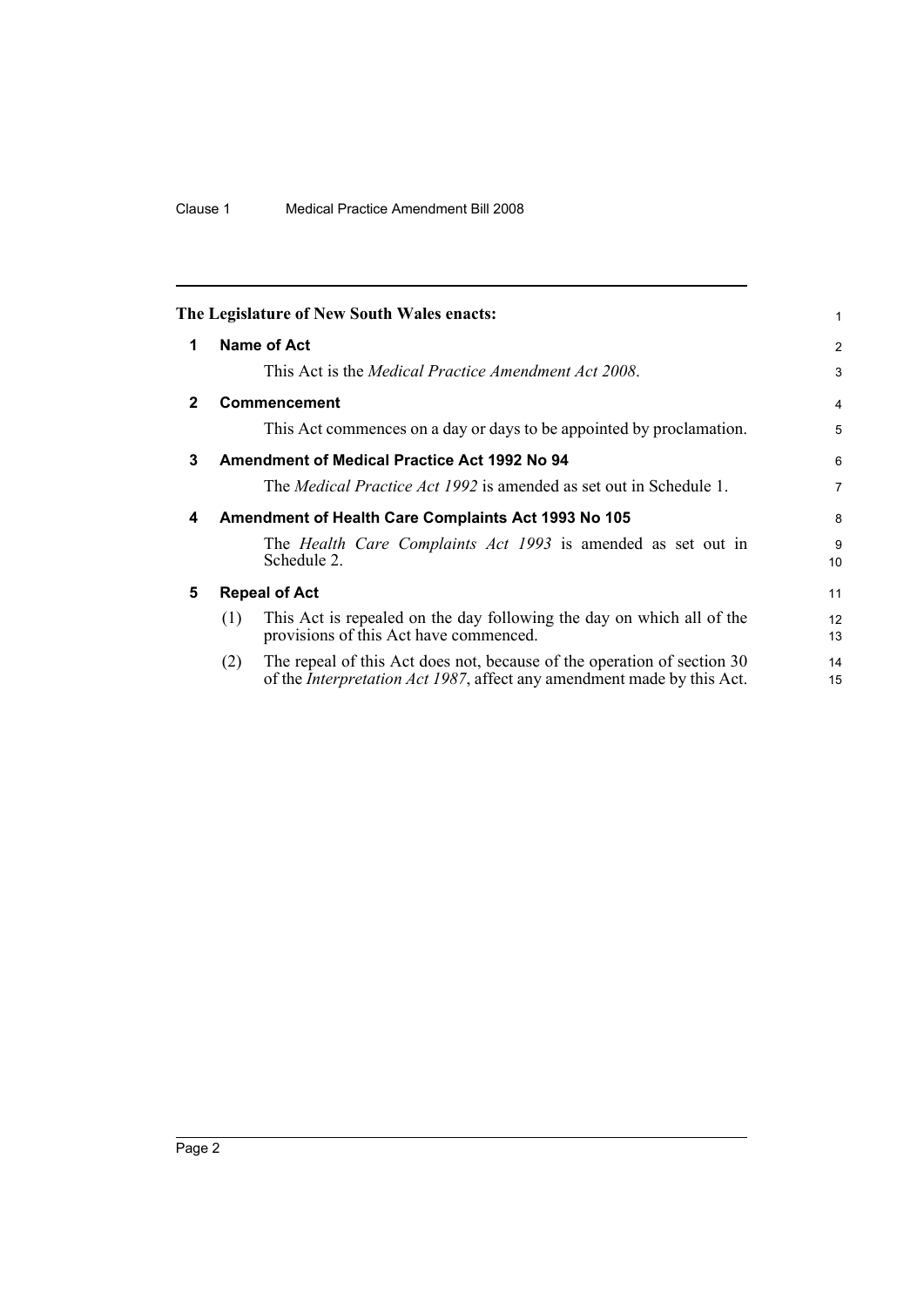Amendment of Medical Practice Act 1992 **Schedule 1** Schedule 1

<span id="page-12-0"></span>

| <b>Schedule 1</b> |    |                   | <b>Amendment of Medical Practice Act 1992</b>                                                                                                                                   |                       |  |
|-------------------|----|-------------------|---------------------------------------------------------------------------------------------------------------------------------------------------------------------------------|-----------------------|--|
|                   |    |                   | (Section 3)                                                                                                                                                                     | $\overline{2}$        |  |
| [1]               |    | <b>Section 2A</b> |                                                                                                                                                                                 | 3                     |  |
|                   |    |                   | Omit the section. Insert instead:                                                                                                                                               | 4                     |  |
|                   | 2A |                   | Object and principle of administration of Act                                                                                                                                   | 5                     |  |
|                   |    | (1)               | The object of this Act is to protect the health and safety of the<br>public.                                                                                                    | 6<br>$\overline{7}$   |  |
|                   |    | (2)               | The object of this Act is achieved by providing mechanisms<br>designed to ensure that:                                                                                          | 8<br>9                |  |
|                   |    |                   | medical practitioners are fit to practise medicine, and<br>(a)                                                                                                                  | 10 <sup>°</sup>       |  |
|                   |    |                   | medical students are fit to undertake medical studies and<br>(b)<br>clinical placements.                                                                                        | 11<br>12 <sup>2</sup> |  |
|                   |    | (3)               | In the exercise of functions under this Act the protection of the<br>health and safety of the public is to be the paramount<br>consideration.                                   | 13<br>14<br>15        |  |
| [2]               |    |                   | Section 36 Meaning of "unsatisfactory professional conduct"                                                                                                                     | 16                    |  |
|                   |    |                   | Insert ", whether or not the practitioner has been prosecuted for or convicted<br>of an offence in respect of the contravention" after "regulations" in<br>section $36(1)$ (b). | 17<br>18<br>19        |  |
| $[3]$             |    | <b>Section 37</b> |                                                                                                                                                                                 | 20                    |  |
|                   |    |                   | Omit the section. Insert instead:                                                                                                                                               | 21                    |  |
|                   | 37 |                   | Meaning of "professional misconduct"                                                                                                                                            | 22                    |  |
|                   |    |                   | For the purposes of this Act, <i>professional misconduct</i> of a<br>registered medical practitioner means:                                                                     | 23<br>24              |  |
|                   |    |                   | unsatisfactory professional conduct, or<br>(a)                                                                                                                                  | 25                    |  |
|                   |    |                   | more than one instance of unsatisfactory professional<br>(b)<br>conduct that, when the instances are considered together,<br>amount to conduct,                                 | 26<br>27<br>28        |  |
|                   |    |                   | of a sufficiently serious nature to justify suspension of the<br>practitioner from practising medicine or the removal of the<br>practitioner's name from the Register.          | 29<br>30<br>31        |  |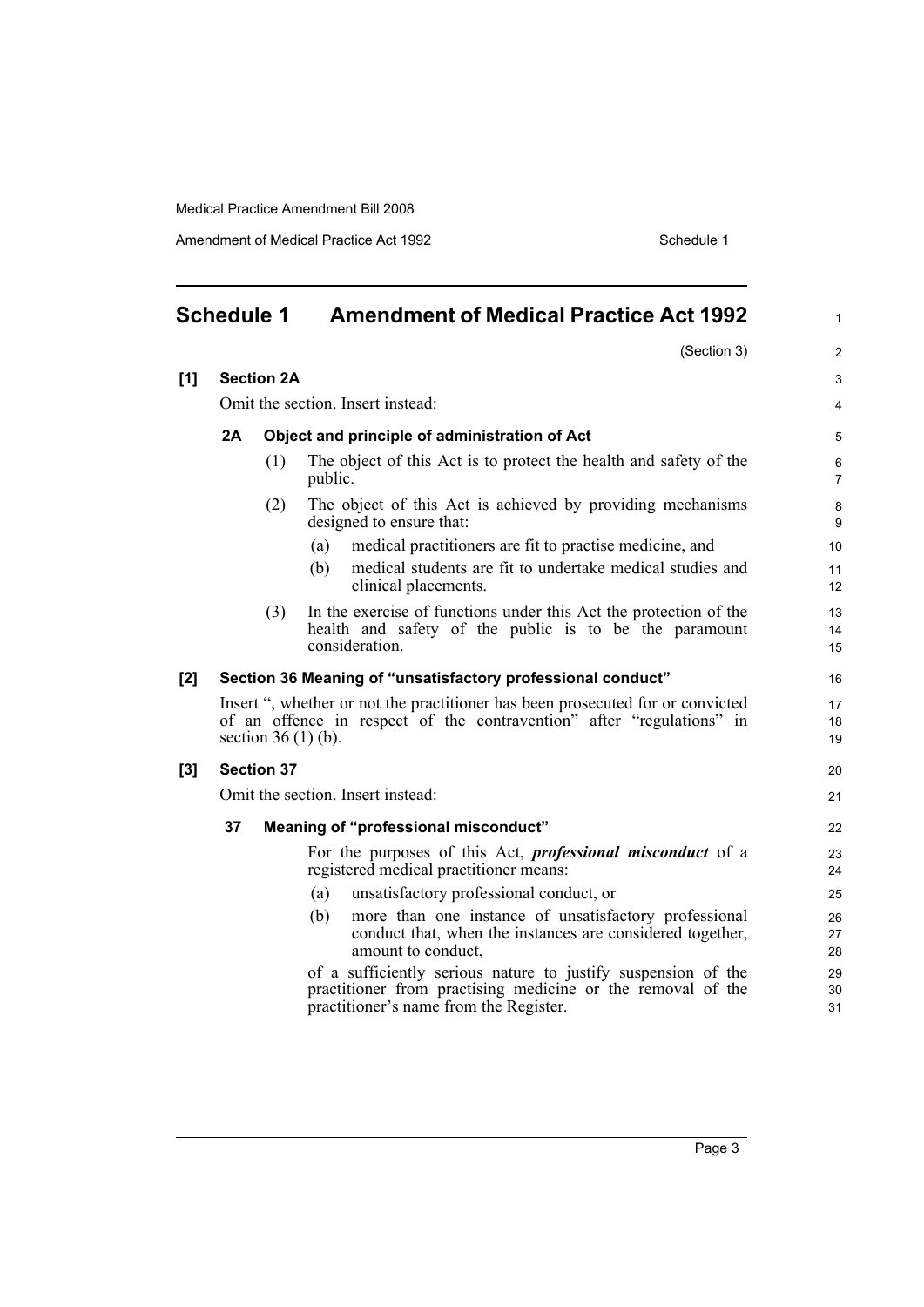Schedule 1 Amendment of Medical Practice Act 1992

| [4] | <b>Section 47</b> |      |                          |                                                                                                                                                                                                                                                                                                                                                                                                             |                                  |  |
|-----|-------------------|------|--------------------------|-------------------------------------------------------------------------------------------------------------------------------------------------------------------------------------------------------------------------------------------------------------------------------------------------------------------------------------------------------------------------------------------------------------|----------------------------------|--|
|     |                   |      | Insert after section 46: |                                                                                                                                                                                                                                                                                                                                                                                                             | 2                                |  |
|     | 47                |      |                          | Protection of complainants and other persons                                                                                                                                                                                                                                                                                                                                                                | 3                                |  |
|     |                   | (1)  |                          | If a person makes a complaint, and does so in good faith:                                                                                                                                                                                                                                                                                                                                                   | 4                                |  |
|     |                   |      | (a)                      | the making of the complaint does not constitute a breach of<br>professional etiquette or ethics or a departure from<br>accepted standards of professional conduct, and                                                                                                                                                                                                                                      | 5<br>6<br>$\overline{7}$         |  |
|     |                   |      | (b)                      | no liability for defamation is incurred because of the<br>complaint, and                                                                                                                                                                                                                                                                                                                                    | 8<br>9                           |  |
|     |                   |      | (c)                      | the making of the complaint does not constitute a ground<br>for civil proceedings for malicious prosecution or for<br>conspiracy.                                                                                                                                                                                                                                                                           | 10<br>11<br>12                   |  |
|     |                   | (2)  |                          | The protections given to a complainant by this section extend to:                                                                                                                                                                                                                                                                                                                                           | 13                               |  |
|     |                   |      | (a)                      | any person who, in good faith, provided the complainant<br>with any information on the basis of which the complaint<br>was made, and                                                                                                                                                                                                                                                                        | 14<br>15<br>16                   |  |
|     |                   |      | (b)                      | any person who, in good faith, was otherwise concerned in<br>the making of the complaint.                                                                                                                                                                                                                                                                                                                   | 17<br>18                         |  |
|     |                   | (3)  |                          | This section does not limit or otherwise affect the operation of<br>section 96 of the Health Care Complaints Act 1993.                                                                                                                                                                                                                                                                                      | 19<br>20                         |  |
| [5] |                   |      |                          | Section 61 General powers to caution, reprimand, counsel etc                                                                                                                                                                                                                                                                                                                                                | 21                               |  |
|     |                   |      |                          | Insert after section 61 $(2)$ :                                                                                                                                                                                                                                                                                                                                                                             | 22                               |  |
|     |                   | (3)  |                          | When a Committee or the Tribunal acting under this section<br>makes an order or directs that any condition be imposed on a<br>person's registration, the Committee or Tribunal may order that<br>a contravention of the order or condition will result in the person<br>being deregistered. The order or condition concerned is then a<br><i>critical compliance order or condition</i> under this section. | 23<br>24<br>25<br>26<br>27<br>28 |  |
| [6] |                   |      |                          | Section 64 Tribunal can suspend or deregister in certain cases                                                                                                                                                                                                                                                                                                                                              | 29                               |  |
|     |                   |      |                          | Insert after section $64$ (1):                                                                                                                                                                                                                                                                                                                                                                              | 30                               |  |
|     |                   | (1A) |                          | The Tribunal must by order direct that a person be deregistered if<br>the Tribunal is satisfied (when it finds on a complaint about the<br>person) that the person has contravened an order or condition of<br>the person's registration that is a critical compliance order or<br>condition under section 61.                                                                                              | 31<br>32<br>33<br>34<br>35       |  |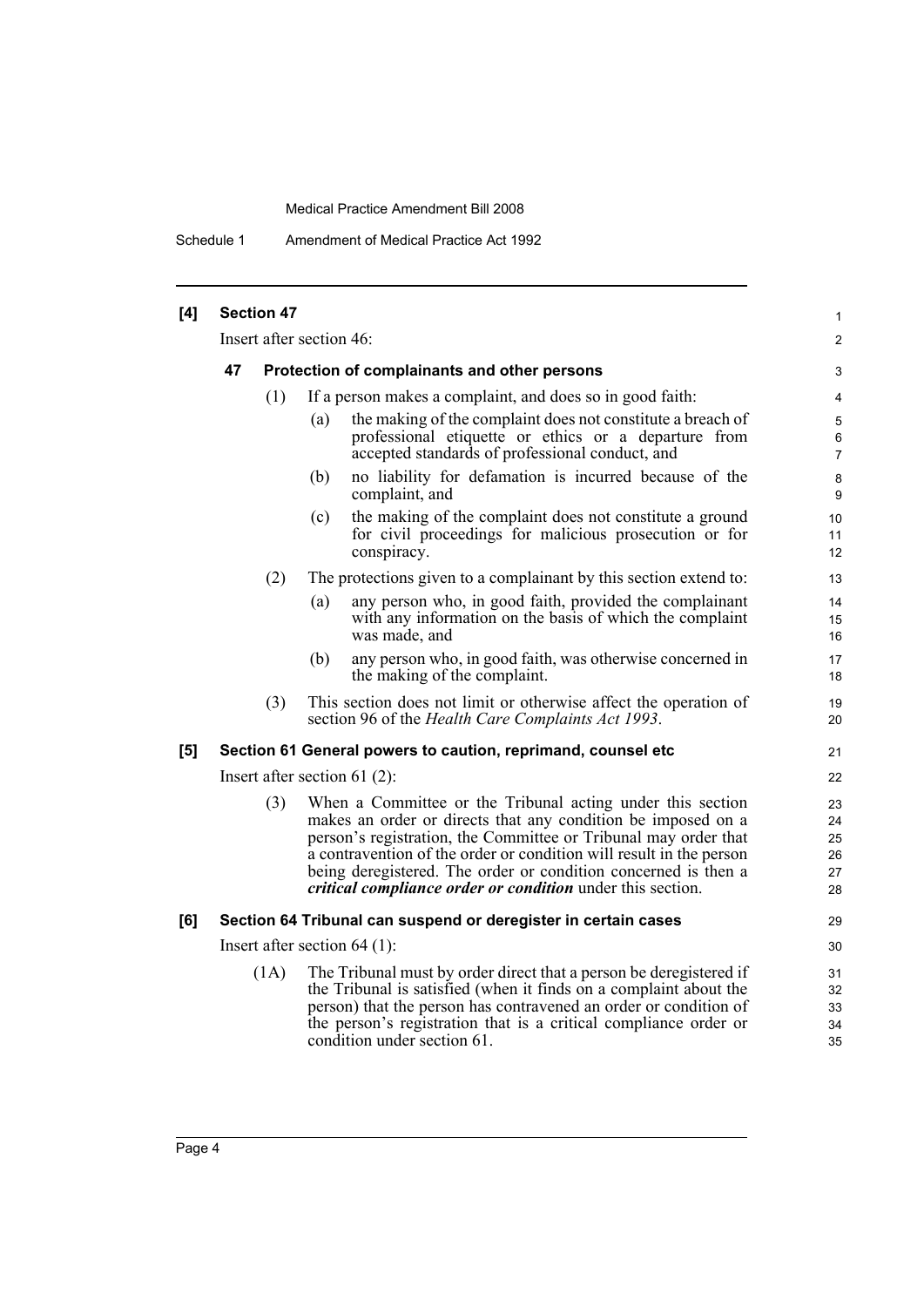Amendment of Medical Practice Act 1992 **Schedule 1** Schedule 1

|     |                                                                                  | Section 64 (2A)   |     |                                                                                                                                                                                                                                                                                                                                                                                                                                     |                                        |  |  |  |
|-----|----------------------------------------------------------------------------------|-------------------|-----|-------------------------------------------------------------------------------------------------------------------------------------------------------------------------------------------------------------------------------------------------------------------------------------------------------------------------------------------------------------------------------------------------------------------------------------|----------------------------------------|--|--|--|
| [7] |                                                                                  |                   |     |                                                                                                                                                                                                                                                                                                                                                                                                                                     | 1<br>2                                 |  |  |  |
|     | Omit "order under subsection (1)".<br>Insert instead "order under this section". |                   |     |                                                                                                                                                                                                                                                                                                                                                                                                                                     |                                        |  |  |  |
|     |                                                                                  |                   |     |                                                                                                                                                                                                                                                                                                                                                                                                                                     | 3                                      |  |  |  |
| [8] |                                                                                  | <b>Section 66</b> |     |                                                                                                                                                                                                                                                                                                                                                                                                                                     | 4                                      |  |  |  |
|     |                                                                                  |                   |     | Omit the section. Insert instead:                                                                                                                                                                                                                                                                                                                                                                                                   | 5                                      |  |  |  |
|     | 66                                                                               |                   |     | Suspension or conditions to protect the public                                                                                                                                                                                                                                                                                                                                                                                      | 6                                      |  |  |  |
|     |                                                                                  | (1)               |     | The Board must, if at any time it is satisfied that it is appropriate<br>to do so for the protection of the health or safety of any person or<br>persons (whether or not a particular person or persons) or if<br>satisfied that the action is otherwise in the public interest:                                                                                                                                                    | $\overline{7}$<br>8<br>9<br>10         |  |  |  |
|     |                                                                                  |                   | (a) | by order, suspend a registered medical practitioner from<br>practising medicine for such period (not exceeding<br>8 weeks) as is specified in the order, or                                                                                                                                                                                                                                                                         | 11<br>12<br>13                         |  |  |  |
|     |                                                                                  |                   | (b) | impose on a registered medical practitioner's registration<br>such conditions relating to the practitioner's practising<br>medicine as the Board considers appropriate.                                                                                                                                                                                                                                                             | 14<br>15<br>16                         |  |  |  |
|     |                                                                                  | (2)               |     | If at any time the Board is satisfied that a registered medical<br>practitioner has contravened an order or condition of the<br>practitioner's registration that is a critical compliance order or<br>condition under section 61, the Board must:                                                                                                                                                                                   | 17<br>18<br>19<br>20                   |  |  |  |
|     |                                                                                  |                   | (a) | by order suspend the practitioner from practising medicine<br>until a complaint concerning the matter is dealt with by the<br>Tribunal, and                                                                                                                                                                                                                                                                                         | 21<br>22<br>23                         |  |  |  |
|     |                                                                                  |                   | (b) | refer the matter to the Tribunal as a complaint.                                                                                                                                                                                                                                                                                                                                                                                    | 24                                     |  |  |  |
|     |                                                                                  | (3)               |     | The Board may take action under this section:                                                                                                                                                                                                                                                                                                                                                                                       | 25                                     |  |  |  |
|     |                                                                                  |                   | (a) | whether or not a complaint has been made or referred to<br>the Board about the practitioner, and                                                                                                                                                                                                                                                                                                                                    | 26<br>27                               |  |  |  |
|     |                                                                                  |                   | (b) | whether or not proceedings in respect of such a complaint<br>are before a Committee or the Tribunal.                                                                                                                                                                                                                                                                                                                                | 28<br>29                               |  |  |  |
|     |                                                                                  | (4)               |     | Without limiting the conditions that may be imposed under<br>subsection $(1)$ (b), the Board may (for the purpose of having the<br>professional performance of a registered medical practitioner<br>assessed under Part 5A) impose a condition requiring the<br>practitioner to take part in the assessment, but such a condition<br>has no effect unless and until the Commission concurs with the<br>imposition of the condition. | 30<br>31<br>32<br>33<br>34<br>35<br>36 |  |  |  |
|     |                                                                                  | (5)               |     | The Board is to give written notice of any action taken under this<br>section to the practitioner concerned.                                                                                                                                                                                                                                                                                                                        | 37<br>38                               |  |  |  |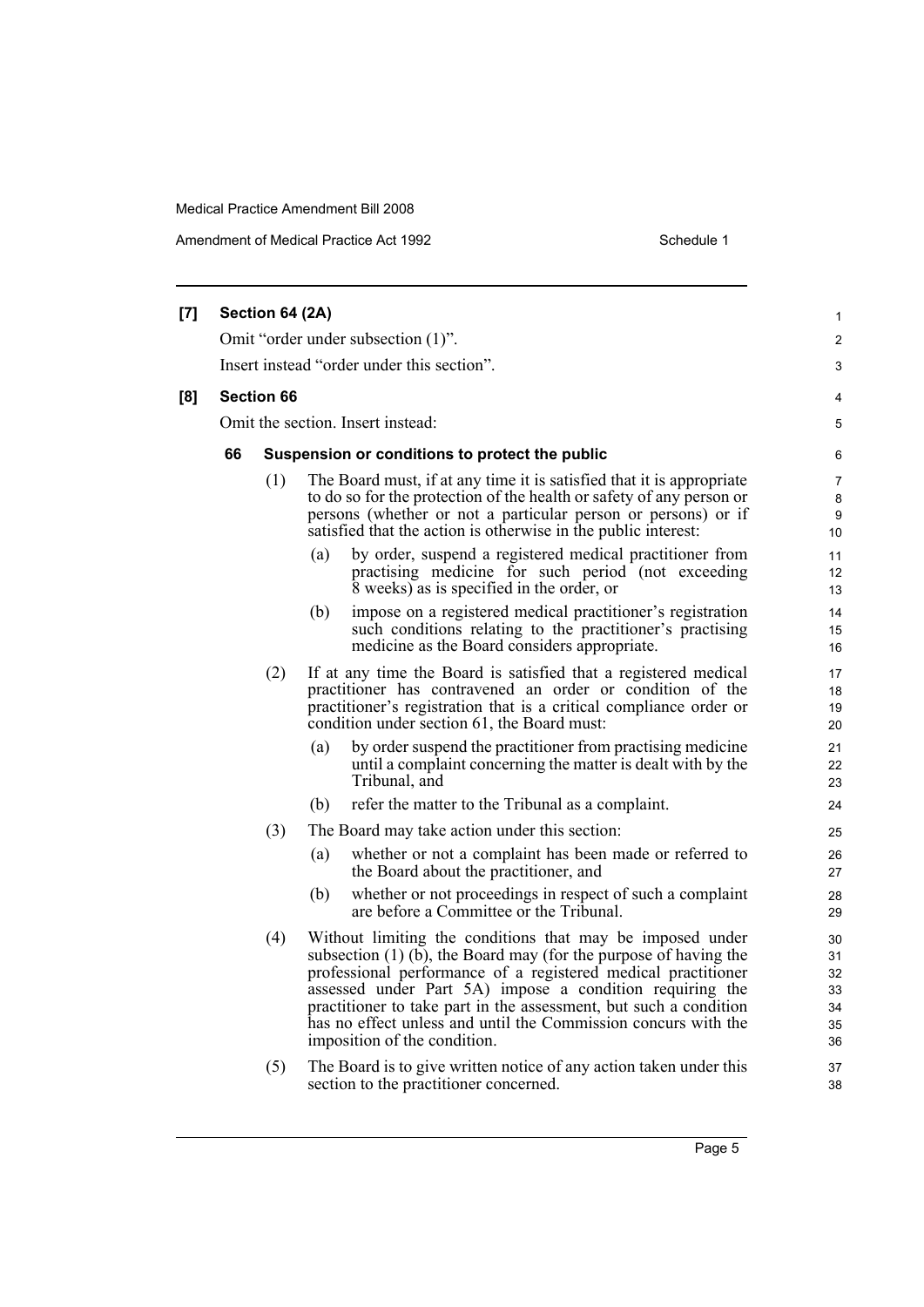Schedule 1 Amendment of Medical Practice Act 1992

|        |                     | (6) | If the Board delegates any function of the Board under this<br>section to a group of 2 or more persons, at least one of those<br>persons must be a person who is not a registered medical<br>practitioner.                                                                          | 1<br>$\overline{\mathbf{c}}$<br>3<br>4 |
|--------|---------------------|-----|-------------------------------------------------------------------------------------------------------------------------------------------------------------------------------------------------------------------------------------------------------------------------------------|----------------------------------------|
| [9]    | <b>Section 66AA</b> |     |                                                                                                                                                                                                                                                                                     | 5                                      |
|        |                     |     | Insert after section 66:                                                                                                                                                                                                                                                            | 6                                      |
| 66AA   |                     |     | Audio recording of meeting                                                                                                                                                                                                                                                          | 7                                      |
|        |                     | (1) | The Board must cause an audio recording to be made of any<br>proceedings of the Board in connection with the consideration by<br>the Board of the exercise (including proposed exercise) of any<br>function under this Division in respect of a registered medical<br>practitioner: | 8<br>9<br>10<br>11<br>12               |
|        |                     |     | (a)<br>during which the practitioner (or the practitioner's adviser)<br>is present, or                                                                                                                                                                                              | 13<br>14                               |
|        |                     |     | during which a person other than a member of the Board or<br>(b)<br>a staff member of the Board is present and gives the Board<br>oral information relevant to the Board's consideration.                                                                                           | 15<br>16<br>17                         |
|        |                     | (2) | A recording under this section is not admissible in evidence in<br>any civil or criminal proceedings in a court of law (other than<br>proceedings for an offence under this Act) or in an inquest or<br>inquiry under the Coroners Act 1980.                                        | 18<br>19<br>20<br>21                   |
| $[10]$ | suspension          |     | Section 66A Power to remove or alter conditions or terminate                                                                                                                                                                                                                        | 22<br>23                               |
|        |                     |     | Omit section 66A (1). Insert instead:                                                                                                                                                                                                                                               | 24                                     |
|        |                     | (1) | The Board may, at any time:                                                                                                                                                                                                                                                         | 25                                     |
|        |                     |     | by order, shorten or terminate a period of suspension<br>(a)<br>imposed by the Board under this Division, or                                                                                                                                                                        | 26<br>27                               |
|        |                     |     | alter or remove conditions imposed under this Division.<br>(b)                                                                                                                                                                                                                      | 28                                     |
|        | (1A)                |     | The Board may, at any time after taking action under section 66<br>with respect to a registered medical practitioner (the original<br><i>action</i> ), take any other action it could have taken under that<br>section at the time of taking the original action.                   | 29<br>30<br>31<br>32                   |
|        |                     |     |                                                                                                                                                                                                                                                                                     |                                        |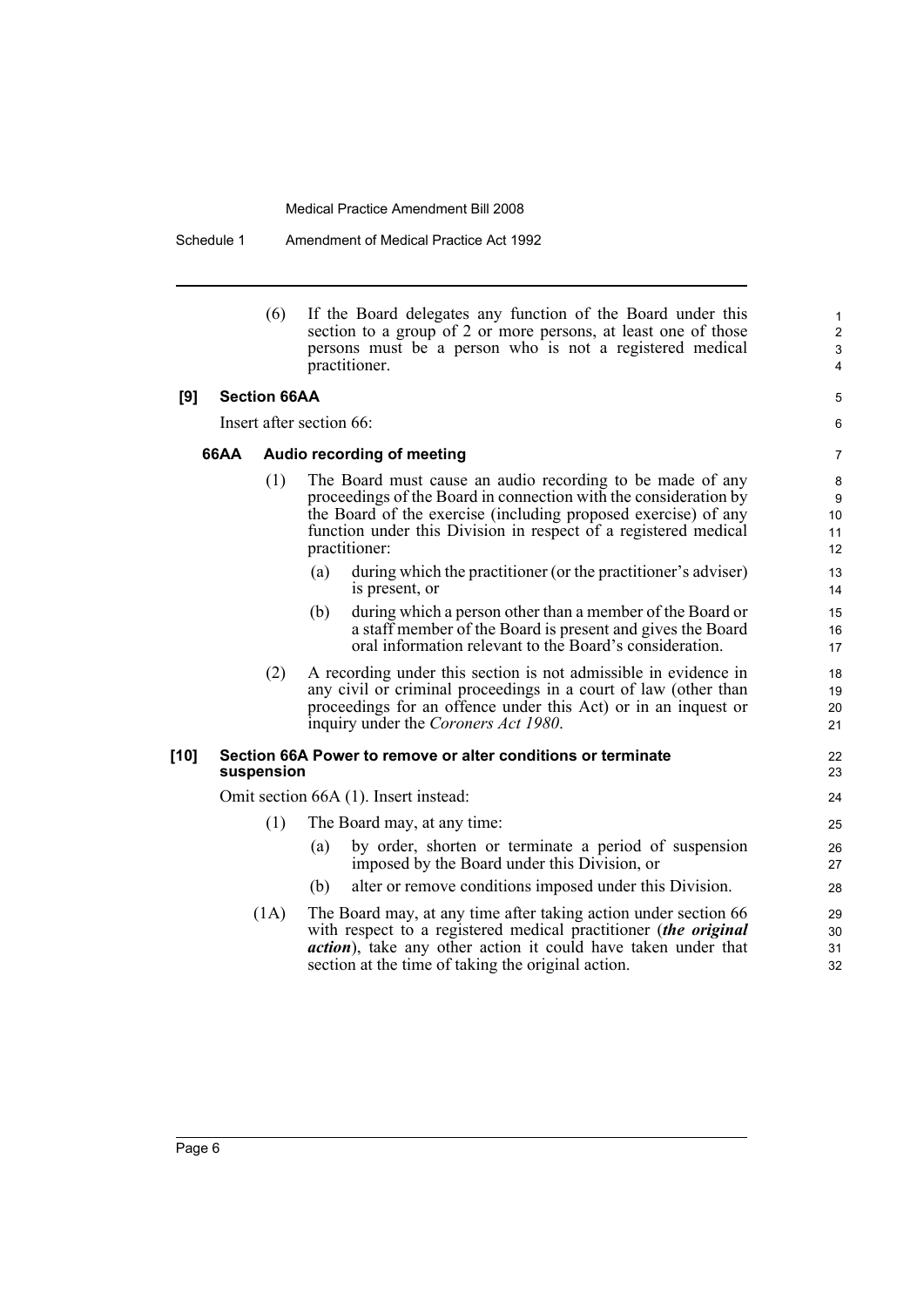Amendment of Medical Practice Act 1992 **Schedule 1** Schedule 1

| $[11]$ | <b>Section 66AB</b> |                 |                                                                                                                                                                                                                                                                                                                                                                                                                             |                                        |  |
|--------|---------------------|-----------------|-----------------------------------------------------------------------------------------------------------------------------------------------------------------------------------------------------------------------------------------------------------------------------------------------------------------------------------------------------------------------------------------------------------------------------|----------------------------------------|--|
|        |                     |                 | Insert before section 66B:                                                                                                                                                                                                                                                                                                                                                                                                  | $\overline{2}$                         |  |
|        | 66AB                |                 | <b>Review of certain decisions</b>                                                                                                                                                                                                                                                                                                                                                                                          | 3                                      |  |
|        |                     | (1)             | A registered medical practitioner may apply to the Board for the<br>review of a decision of the Board under section 66 or 66A to:                                                                                                                                                                                                                                                                                           |                                        |  |
|        |                     |                 | suspend the practitioner from practising medicine, or<br>(a)                                                                                                                                                                                                                                                                                                                                                                | 6                                      |  |
|        |                     |                 | impose conditions on the practitioner's registration or alter<br>(b)<br>any such conditions.                                                                                                                                                                                                                                                                                                                                | $\overline{7}$<br>8                    |  |
|        |                     | (2)             | On receiving an application for review, the Board:                                                                                                                                                                                                                                                                                                                                                                          | 9                                      |  |
|        |                     |                 | may refuse to reconsider its decision if, in the opinion of<br>(a)<br>the Board, the application is frivolous or vexatious, or                                                                                                                                                                                                                                                                                              | 10<br>11                               |  |
|        |                     |                 | must otherwise reconsider its decision, and in so doing is<br>(b)<br>to consider any new evidence or material submitted by the<br>practitioner or that the Board reasonably considers is<br>relevant.                                                                                                                                                                                                                       | 12<br>13<br>14<br>15                   |  |
|        |                     | (3)             | Following its reconsideration of a decision, the Board may affirm<br>or vary the decision or set it aside and take any action the Board<br>has the power to take under section 66.                                                                                                                                                                                                                                          | 16<br>17<br>18                         |  |
| $[12]$ |                     |                 | <b>Section 66B Referral of matter to Commission</b>                                                                                                                                                                                                                                                                                                                                                                         | 19                                     |  |
|        |                     |                 | Insert after section $66B(1)$ :                                                                                                                                                                                                                                                                                                                                                                                             | 20                                     |  |
|        |                     | (1A)            | The Board may (despite any other Act or law) provide to the<br>Commission any information obtained by the Board in<br>connection with the exercise of functions under section 66<br>(including any information, copies of documents or evidence<br>obtained under section 69B and a copy of any recording made<br>under section 66AA) in respect of a matter that the Board refers<br>to the Commission under this section. | 21<br>22<br>23<br>24<br>25<br>26<br>27 |  |
| $[13]$ |                     | Section 66B (5) |                                                                                                                                                                                                                                                                                                                                                                                                                             | 28                                     |  |
|        |                     |                 | Omit the subsection. Insert instead:                                                                                                                                                                                                                                                                                                                                                                                        | 29                                     |  |
|        | (5)                 |                 | This section does not apply if the Board takes action against a<br>registered medical practitioner under section 66:                                                                                                                                                                                                                                                                                                        |                                        |  |
|        |                     |                 | because the Board is of the opinion that the practitioner<br>(a)<br>suffers from an impairment, or                                                                                                                                                                                                                                                                                                                          | 32<br>33                               |  |
|        |                     |                 | that is action of a kind referred to in section $66(4)$ .<br>(b)                                                                                                                                                                                                                                                                                                                                                            | 34                                     |  |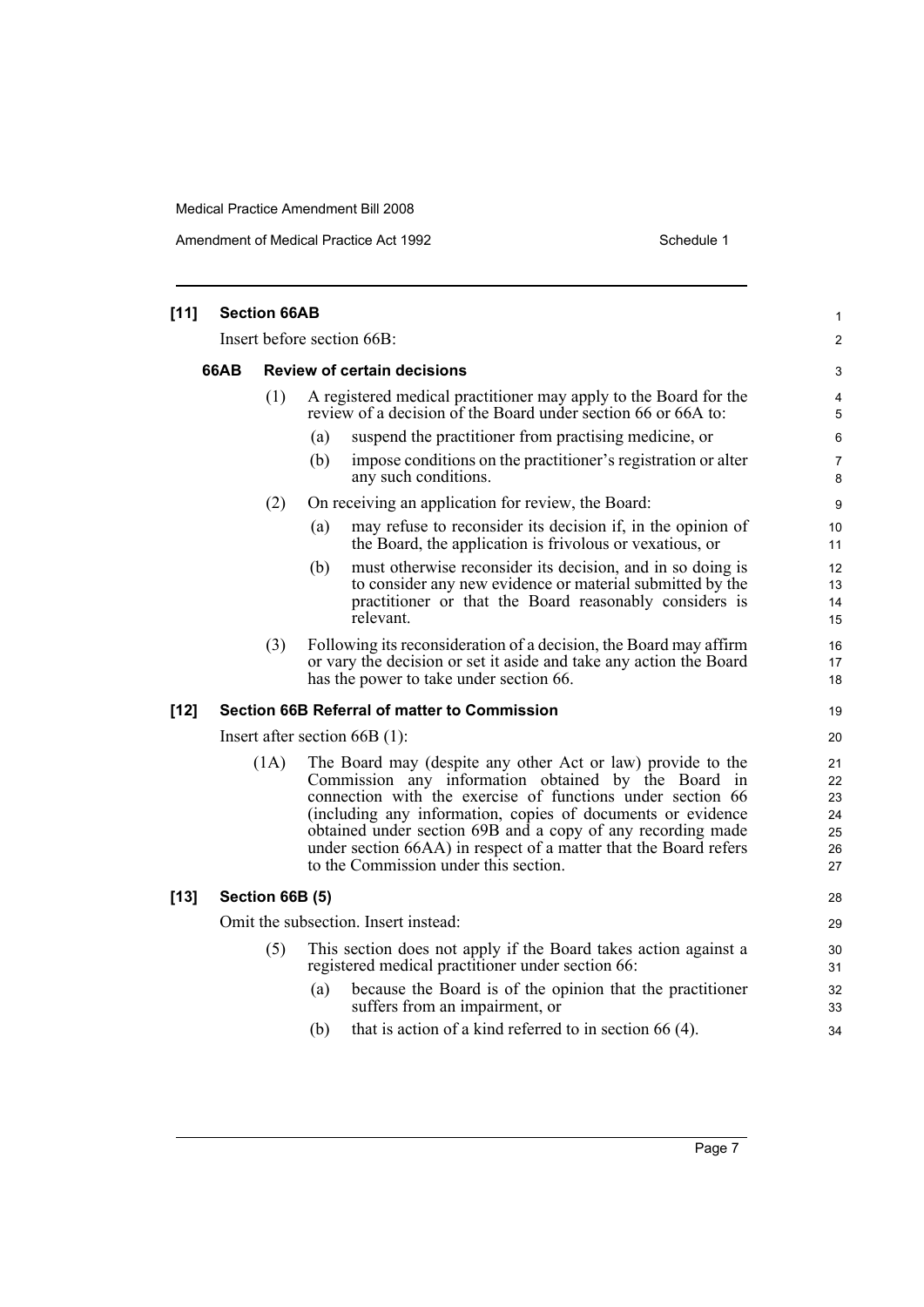Schedule 1 Amendment of Medical Practice Act 1992

| $[14]$ |      | <b>Section 66BA</b>       |                                                                                                                                                                                                                                                                                                                                                                                                                        | $\mathbf{1}$                                       |  |  |  |  |
|--------|------|---------------------------|------------------------------------------------------------------------------------------------------------------------------------------------------------------------------------------------------------------------------------------------------------------------------------------------------------------------------------------------------------------------------------------------------------------------|----------------------------------------------------|--|--|--|--|
|        |      | Insert after section 66B: |                                                                                                                                                                                                                                                                                                                                                                                                                        |                                                    |  |  |  |  |
|        | 66BA |                           | Special provision--performance assessment                                                                                                                                                                                                                                                                                                                                                                              | 3                                                  |  |  |  |  |
|        |      | (1)                       | If the Commission concurs with the proposed imposition by the<br>Board under section 66 (4) of a condition on a registered medical<br>practitioner's registration requiring the practitioner to take part in<br>a performance assessment under Part 5A, the matter giving rise<br>to the proposal:                                                                                                                     | 4<br>$\mathbf 5$<br>$\,6\,$<br>$\overline{7}$<br>8 |  |  |  |  |
|        |      |                           | is to be dealt with by way of performance assessment<br>(a)<br>under Part 5A, and                                                                                                                                                                                                                                                                                                                                      | $\boldsymbol{9}$<br>10                             |  |  |  |  |
|        |      |                           | may, if the Board and the Commission agree, also be dealt<br>(b)<br>with by the Commission as a complaint against the<br>practitioner.                                                                                                                                                                                                                                                                                 | 11<br>12<br>13                                     |  |  |  |  |
|        |      | (2)                       | If the Commission does not concur with the imposition of such a<br>condition, the matter giving rise to the proposal is to be dealt with<br>by the Commission as a complaint against the practitioner.                                                                                                                                                                                                                 | 14<br>15<br>16                                     |  |  |  |  |
|        |      | (3)                       | The Board may (despite any other Act or law) provide to the<br>Commission any information obtained by the Board in<br>connection with the exercise of functions under section 66<br>(including any information, copies of documents or evidence<br>obtained under section 69B and a copy of any recording made<br>under section 66AA) in respect of a matter to be dealt with by the<br>Commission under this section. | 17<br>18<br>19<br>20<br>21<br>22<br>23             |  |  |  |  |
|        |      | (4)                       | If a matter is to be dealt with under this section by way of<br>performance assessment under Part 5A, it may be so dealt with<br>despite anything to the contrary in section 86D.                                                                                                                                                                                                                                      | 24<br>25<br>26                                     |  |  |  |  |
|        |      | (5)                       | If a matter is to be dealt with under this section as a complaint,<br>the Board is to refer the matter to the Commission and the matter<br>is to be dealt with by the Commission as a complaint made to the<br>Commission against the practitioner concerned.                                                                                                                                                          | 27<br>28<br>29<br>30                               |  |  |  |  |
|        |      | (6)                       | The Commission is to investigate the complaint or cause it to be.<br>investigated and, as soon as practicable after it has completed its<br>investigation, refer the complaint to a Committee or the Tribunal.                                                                                                                                                                                                         | 31<br>32<br>33                                     |  |  |  |  |
|        |      | (7)                       | Section 52 (Serious complaints must be referred to Tribunal)<br>applies in respect of any such action by the Commission.                                                                                                                                                                                                                                                                                               | 34<br>35                                           |  |  |  |  |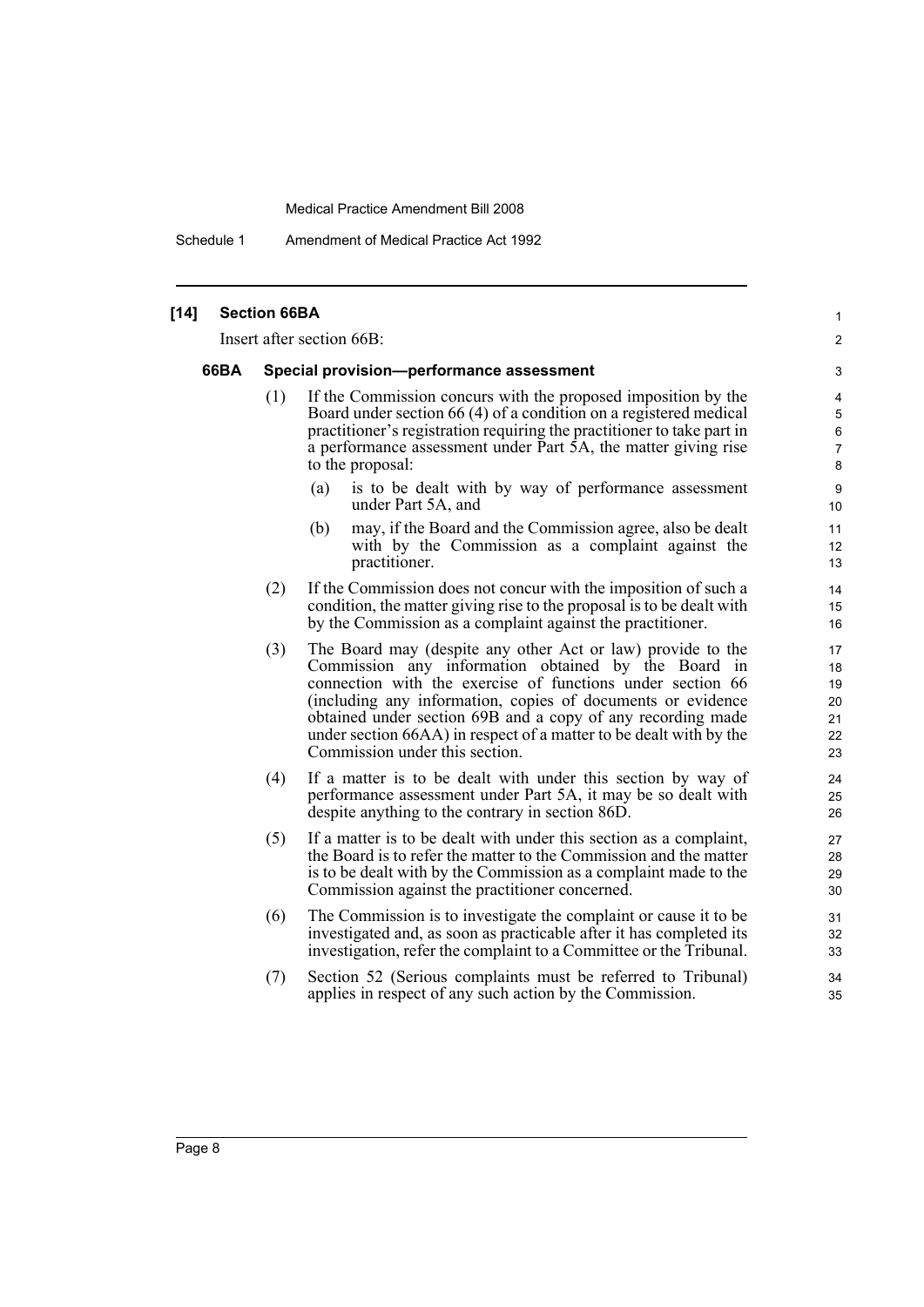Amendment of Medical Practice Act 1992 **Schedule 1** Schedule 1

| $[15]$ | <b>Section 67 Extension of suspension</b> |                   |                           |                                                                                                                                                                                                                                                                                                                                                                                                                                          |                                        |  |  |
|--------|-------------------------------------------|-------------------|---------------------------|------------------------------------------------------------------------------------------------------------------------------------------------------------------------------------------------------------------------------------------------------------------------------------------------------------------------------------------------------------------------------------------------------------------------------------------|----------------------------------------|--|--|
|        |                                           |                   |                           | Omit section 67 (a). Insert instead:                                                                                                                                                                                                                                                                                                                                                                                                     | $\overline{\mathbf{c}}$                |  |  |
|        |                                           |                   | (a)                       | the Chairperson or a Deputy Chairperson is satisfied, on<br>the basis of information provided by the Board, that there<br>is no material change in the circumstances that gave rise to<br>the making of the order imposing the suspension and has<br>approved the extension in writing, and                                                                                                                                              | 3<br>4<br>5<br>6<br>7                  |  |  |
| $[16]$ |                                           | <b>Section 68</b> |                           |                                                                                                                                                                                                                                                                                                                                                                                                                                          | 8                                      |  |  |
|        |                                           |                   |                           | Omit the section. Insert instead:                                                                                                                                                                                                                                                                                                                                                                                                        | 9                                      |  |  |
|        | 68                                        |                   |                           | <b>Expiry or termination of suspension</b>                                                                                                                                                                                                                                                                                                                                                                                               | 10                                     |  |  |
|        |                                           |                   |                           | On the expiry or termination of a period of suspension imposed<br>under this Division, the person's rights and privileges as a<br>registered medical practitioner are revived, subject to any other<br>action taken by the Board under this Division or any order of the<br>Tribunal on a complaint that is referred to the Tribunal.                                                                                                    | 11<br>12<br>13<br>14<br>15             |  |  |
| $[17]$ | <b>Section 69B</b>                        |                   |                           |                                                                                                                                                                                                                                                                                                                                                                                                                                          | 16                                     |  |  |
|        |                                           |                   | Insert after section 69A: |                                                                                                                                                                                                                                                                                                                                                                                                                                          |                                        |  |  |
|        | 69B                                       |                   |                           | Powers of Board to obtain information, records and evidence                                                                                                                                                                                                                                                                                                                                                                              | 18                                     |  |  |
|        |                                           | (1)               |                           | If the Board is of the opinion that a person is capable of giving<br>information, producing documents (including medical records)<br>or giving evidence that would assist the Board in making a<br>determination with respect to any action taken or proposed to be<br>taken by the Board under this Division, the Board may, by notice<br>in writing given to the person, require the person to do any one or<br>more of the following: | 19<br>20<br>21<br>22<br>23<br>24<br>25 |  |  |
|        |                                           |                   | (a)                       | to give the Board, in writing signed by the person (or, in<br>the case of a corporation, by a competent officer of the<br>corporation), within the time and in the manner specified<br>in the notice, any such information of which the person has<br>knowledge,                                                                                                                                                                         | 26<br>27<br>28<br>29<br>30             |  |  |
|        |                                           |                   | (b)                       | to produce to the Board, in accordance with the notice, any<br>such documents.                                                                                                                                                                                                                                                                                                                                                           | 31<br>32                               |  |  |
|        |                                           |                   | (c)                       | to appear before the Board or a member of staff of the<br>Board authorised by the President or Deputy President of<br>the Board at a time and place specified in the notice that is<br>reasonable and give any such evidence, either orally or in<br>writing, and produce any such documents.                                                                                                                                            | 33<br>34<br>35<br>36<br>37             |  |  |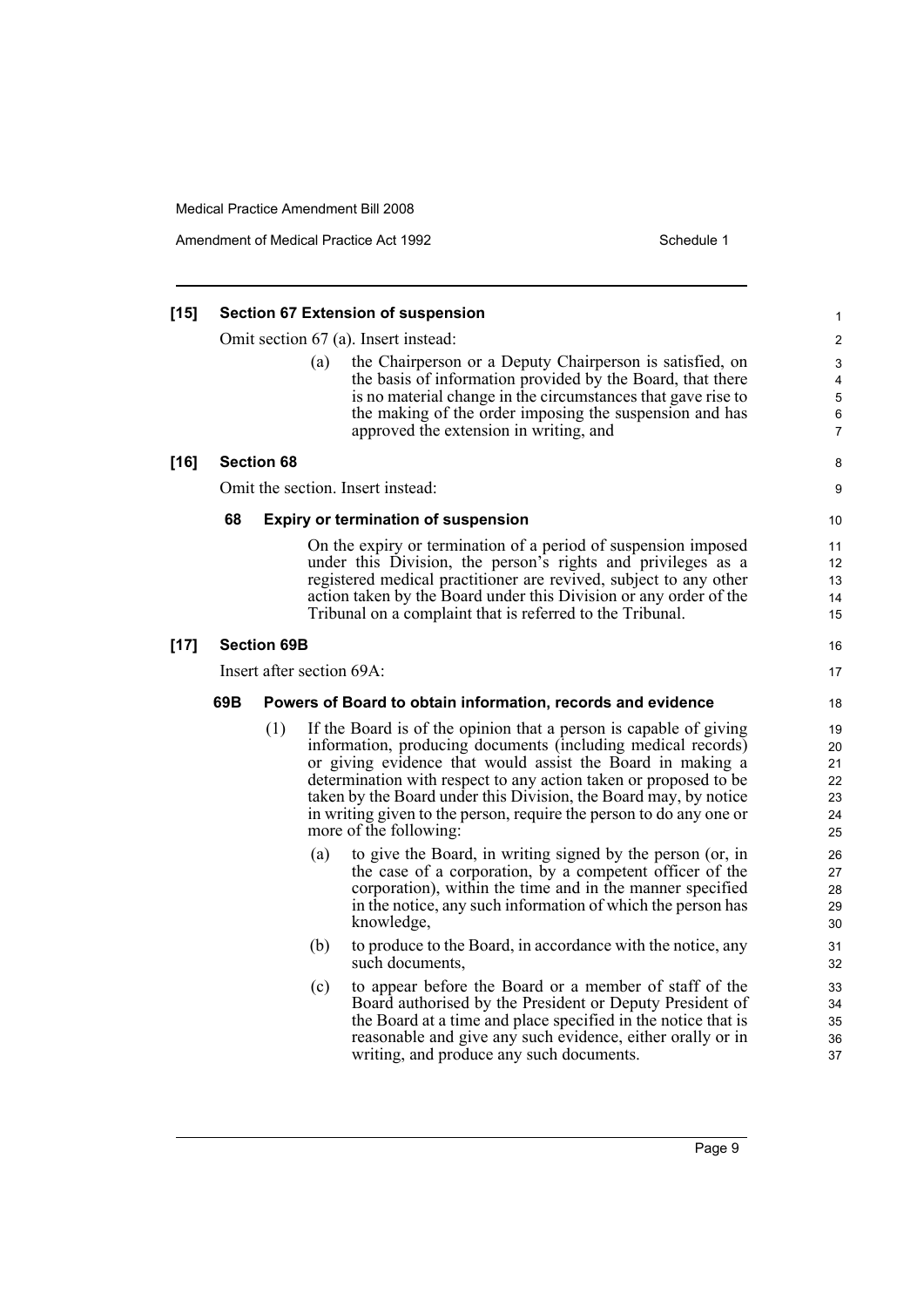|     | (2)                | Information and documents may be given or provided to the<br>Board in compliance with this section despite any other Act or<br>law                                                                                                                                                                                       | $\mathbf{1}$<br>$\overline{c}$<br>3 |
|-----|--------------------|--------------------------------------------------------------------------------------------------------------------------------------------------------------------------------------------------------------------------------------------------------------------------------------------------------------------------|-------------------------------------|
|     | (3)                | A person who is subject to a requirement made under<br>subsection (1) must not:                                                                                                                                                                                                                                          | 4<br>$\overline{5}$                 |
|     |                    | without reasonable excuse, fail to comply with the<br>(a)<br>requirement, or                                                                                                                                                                                                                                             | 6<br>$\overline{7}$                 |
|     |                    | in purported compliance with the requirement, provide<br>(b)<br>information, documents or evidence knowing the<br>information, documents or evidence to be false or<br>misleading in a material particular.                                                                                                              | 8<br>9<br>10<br>11                  |
|     |                    | Maximum penalty: 20 penalty units.                                                                                                                                                                                                                                                                                       | 12                                  |
|     | Part 4, Division 7 |                                                                                                                                                                                                                                                                                                                          | 13                                  |
|     |                    | Insert after Division 6 of Part 4:                                                                                                                                                                                                                                                                                       | 14                                  |
|     | <b>Division 7</b>  | <b>Reportable misconduct</b>                                                                                                                                                                                                                                                                                             | 15                                  |
| 71A |                    | <b>Reportable misconduct</b>                                                                                                                                                                                                                                                                                             | 16                                  |
|     | (1)                | medical<br>practitioner<br>registered<br>commits<br>reportable<br>A<br><i>misconduct</i> in the following circumstances:                                                                                                                                                                                                 | 17<br>18                            |
|     |                    | if he or she practises medicine while intoxicated by drugs<br>(a)<br>(whether lawfully or unlawfully administered) or alcohol,                                                                                                                                                                                           | 19<br>20                            |
|     |                    | if he or she practises medicine in a manner that constitutes<br>(b)<br>flagrant departure from accepted standards of<br>a.<br>professional practice or competence and risks harm to<br>some other person,                                                                                                                | 21<br>22<br>23<br>24                |
|     |                    | if he or she engages in sexual misconduct in connection<br>(c)<br>with the practice of medicine.                                                                                                                                                                                                                         | 25<br>26                            |
|     | (2)                | A registered medical practitioner who believes, or ought<br>reasonably to believe, that some other registered medical<br>practitioner has committed reportable misconduct must, as soon<br>as practicable, report the conduct to the Board.<br>Note. Pursuant to sections 36 (1) (b) and 37, failure to comply with this | 27<br>28<br>29<br>30<br>31          |
|     |                    | section will constitute either unsatisfactory professional conduct or<br>professional misconduct.                                                                                                                                                                                                                        | 32<br>33                            |
|     | (3)                | A report under this section:                                                                                                                                                                                                                                                                                             | 34                                  |
|     |                    | is to be made and dealt with in the same way as a<br>(a)<br>complaint, and                                                                                                                                                                                                                                               | 35<br>36                            |

**[18]**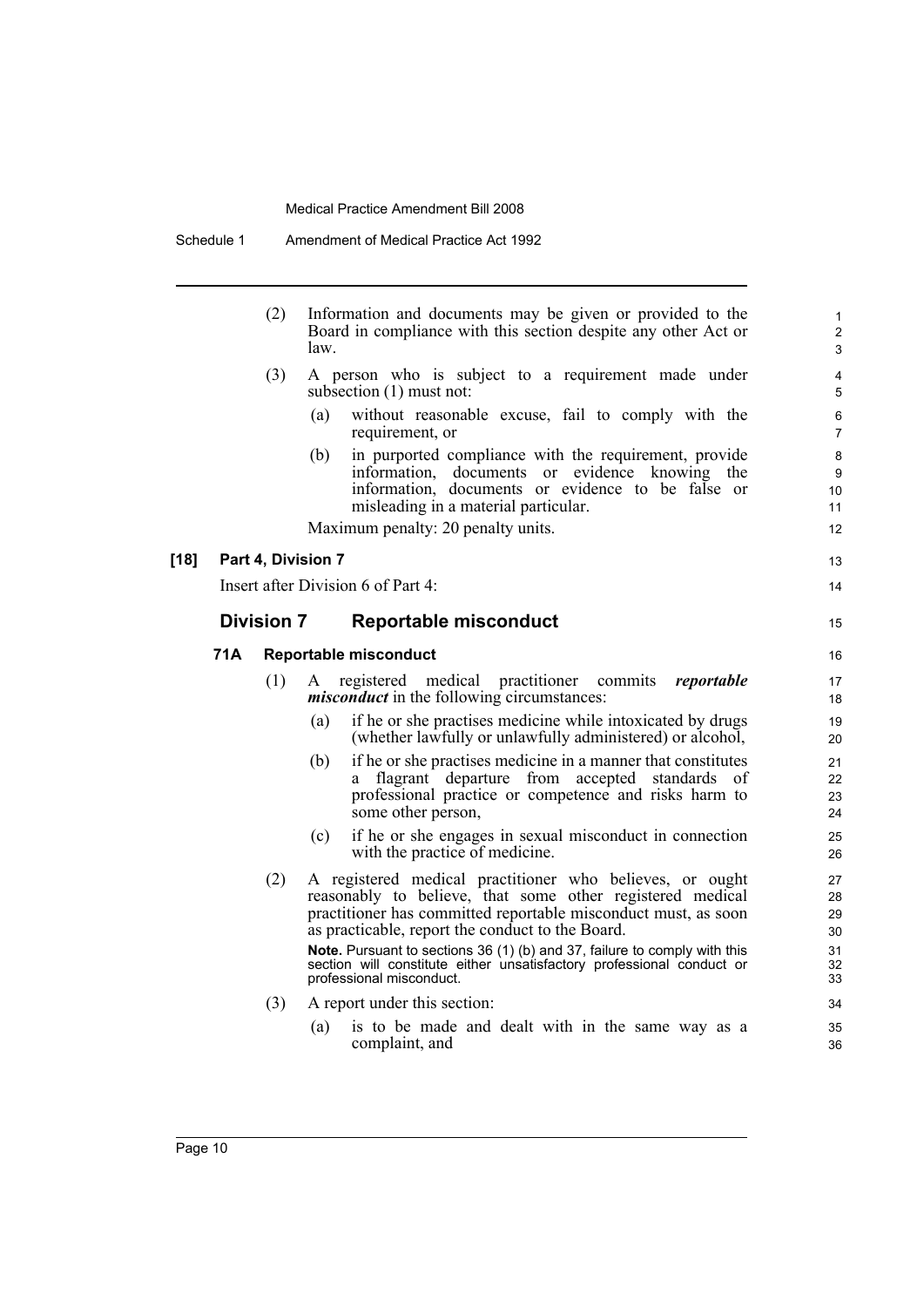Amendment of Medical Practice Act 1992 **Schedule 1** Schedule 1

|        |     |                          | (b)                                                                                                                                                                                                                                                                                                                                                                                                                                    | is taken to be a complaint, both for the purposes of this Part<br>and for the purposes of sections 96 and 98 of the <i>Health</i><br>Care Complaints Act 1993.                                                                                                                                                                        | 1<br>$\overline{\mathbf{c}}$<br>3               |
|--------|-----|--------------------------|----------------------------------------------------------------------------------------------------------------------------------------------------------------------------------------------------------------------------------------------------------------------------------------------------------------------------------------------------------------------------------------------------------------------------------------|---------------------------------------------------------------------------------------------------------------------------------------------------------------------------------------------------------------------------------------------------------------------------------------------------------------------------------------|-------------------------------------------------|
| $[19]$ |     |                          |                                                                                                                                                                                                                                                                                                                                                                                                                                        | Section 94A Inquiry into review application                                                                                                                                                                                                                                                                                           | 4                                               |
|        |     |                          |                                                                                                                                                                                                                                                                                                                                                                                                                                        | Insert after section $94A(2)$ :                                                                                                                                                                                                                                                                                                       | 5                                               |
|        | (3) |                          | In addition to any other matter that the review may take into<br>account, the review must take into account any complaint made<br>or notified to the Board about the person, whether the complaint<br>was made or notified before or after the making of the order that<br>is the subject of the review and whether or not the complaint was<br>referred under Division 3 of Part 4 or any other action was taken<br>on the complaint. |                                                                                                                                                                                                                                                                                                                                       | 6<br>$\overline{7}$<br>8<br>9<br>10<br>11<br>12 |
| [20]   |     | <b>Section 95A</b>       |                                                                                                                                                                                                                                                                                                                                                                                                                                        |                                                                                                                                                                                                                                                                                                                                       | 13                                              |
|        |     | Insert after section 95: |                                                                                                                                                                                                                                                                                                                                                                                                                                        |                                                                                                                                                                                                                                                                                                                                       | 14                                              |
|        | 95A |                          |                                                                                                                                                                                                                                                                                                                                                                                                                                        | Appeal on point of law                                                                                                                                                                                                                                                                                                                | 15                                              |
|        |     | (1)                      |                                                                                                                                                                                                                                                                                                                                                                                                                                        | Without affecting any right of appeal under section 95, a<br>registered medical practitioner who is the subject of action taken<br>by the Board under section 66, 66A or 66AB may appeal with<br>respect to a point of law to the Chairperson of the Tribunal or a<br>Deputy Chairperson nominated by the Chairperson.                | 16<br>17<br>18<br>19<br>20                      |
|        |     | (2)                      |                                                                                                                                                                                                                                                                                                                                                                                                                                        | An appeal under this section does not operate to stay the effect of<br>the Board's decision unless the Chairperson or Deputy<br>Chairperson otherwise orders.                                                                                                                                                                         | 21<br>22<br>23                                  |
|        |     | (3)                      |                                                                                                                                                                                                                                                                                                                                                                                                                                        | The Board must not make any decision that is inconsistent with<br>the Chairperson's or Deputy Chairperson's determination with<br>respect to a point of law under this section.                                                                                                                                                       | 24<br>25<br>26                                  |
|        |     | (4)                      | of.                                                                                                                                                                                                                                                                                                                                                                                                                                    | A registered medical practitioner may not make an application to<br>the Supreme Court for judicial review of action taken by the<br>Board under section 66, 66A or 66AB, being an application<br>alleging any error of law, until an appeal under this section in<br>respect of the point of law concerned has been made and disposed | 27<br>28<br>29<br>30<br>31<br>32                |
| $[21]$ |     |                          |                                                                                                                                                                                                                                                                                                                                                                                                                                        | Section 127A Practitioners to submit annual return                                                                                                                                                                                                                                                                                    | 33                                              |
|        |     |                          |                                                                                                                                                                                                                                                                                                                                                                                                                                        | Insert after section $127A(1)$ :                                                                                                                                                                                                                                                                                                      | 34                                              |
|        |     | (1A)                     |                                                                                                                                                                                                                                                                                                                                                                                                                                        | A registered medical practitioner must include with each return<br>furnished to the Board under this section such of the following<br>documents as may be necessary for the purpose of demonstrating<br>that the medical practitioner has complied with section 19                                                                    | 35<br>36<br>37<br>38                            |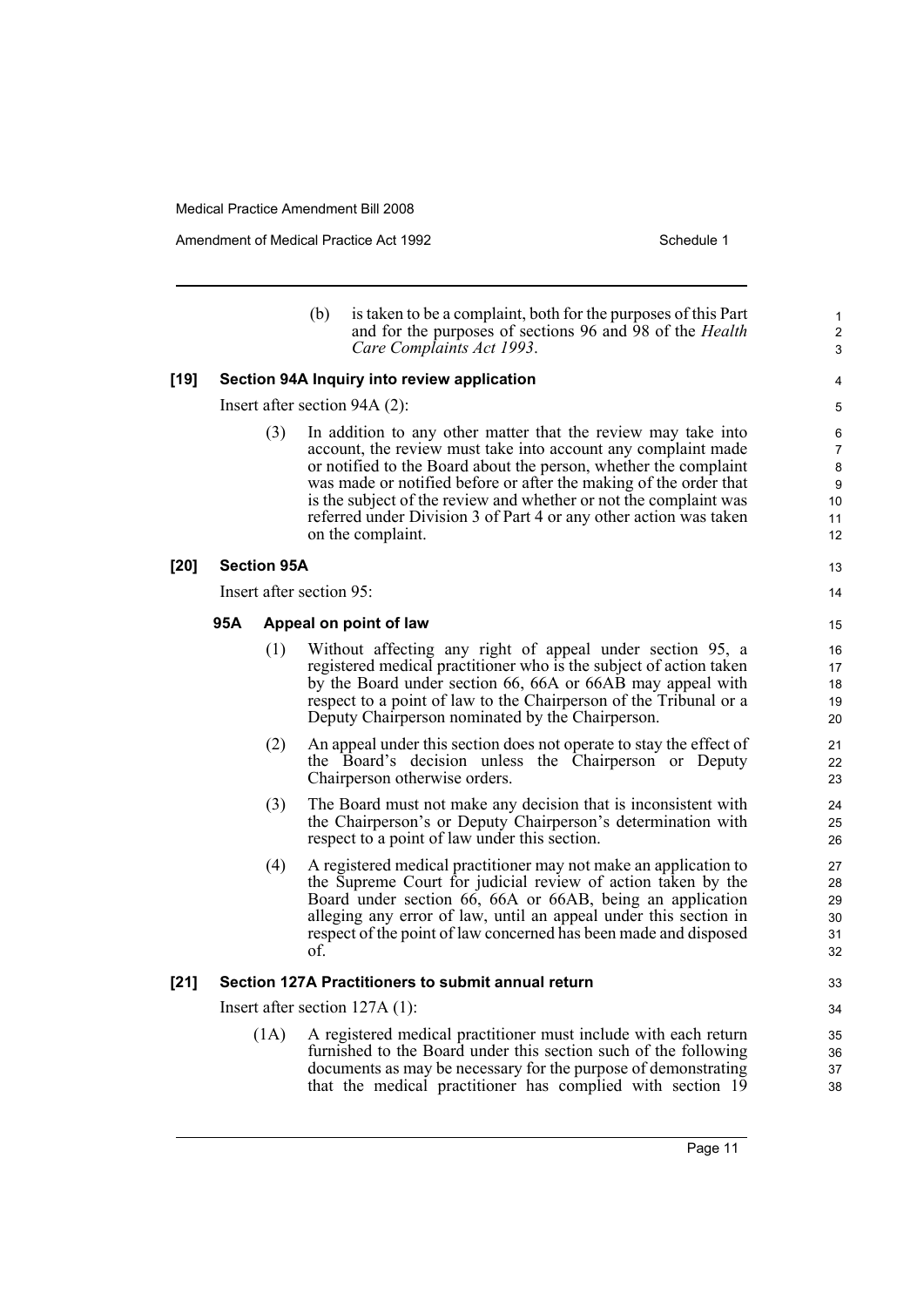(Medical practitioners must be covered by approved professional indemnity insurance) of the *Health Care Liability Act 2001* in respect of medical practice during the return period or was not required to comply with that section:

12 13

- (a) a copy of a certificate or policy of insurance for professional indemnity insurance cover held by the practitioner,
- (b) such documents as the Board indicates (by guidelines published by the Board) will be accepted by the Board as demonstrating that the practitioner is not required to comply with that section.

### **[22] Section 127C**

Omit the section. Insert instead:

### **127C Board may require further information from practitioner**

- (1) The Board may, by written notice to a registered medical practitioner, require the practitioner to provide to the Board, within a reasonable period specified in the notice, further information about any complaint or other matter concerning the practitioner that has come to the attention of the Board.
- (2) The Board may, for the purpose of facilitating the exercise of its functions under section 191B, by written notice to a registered medical practitioner, require the practitioner to provide to the Board, within a reasonable period specified in the notice, any of the following:
	- (a) details of any employer of the practitioner during the period or periods specified in the notice,
	- (b) details of the chief executive officer (however described) of any public health organisation in respect of which the practitioner is or was a visiting practitioner or is or was otherwise accredited during the period or periods specified in the notice,
	- (c) details of the chief executive officer (however described) of any private hospital or day procedure centre in respect of which the practitioner is or was accredited during the period or periods specified in the notice,
	- (d) details of the chief executive officer (however described) of any nursing home (within the meaning of the *Public Health Act 1991*) in respect of which the practitioner is or was accredited during the period or periods specified in the notice.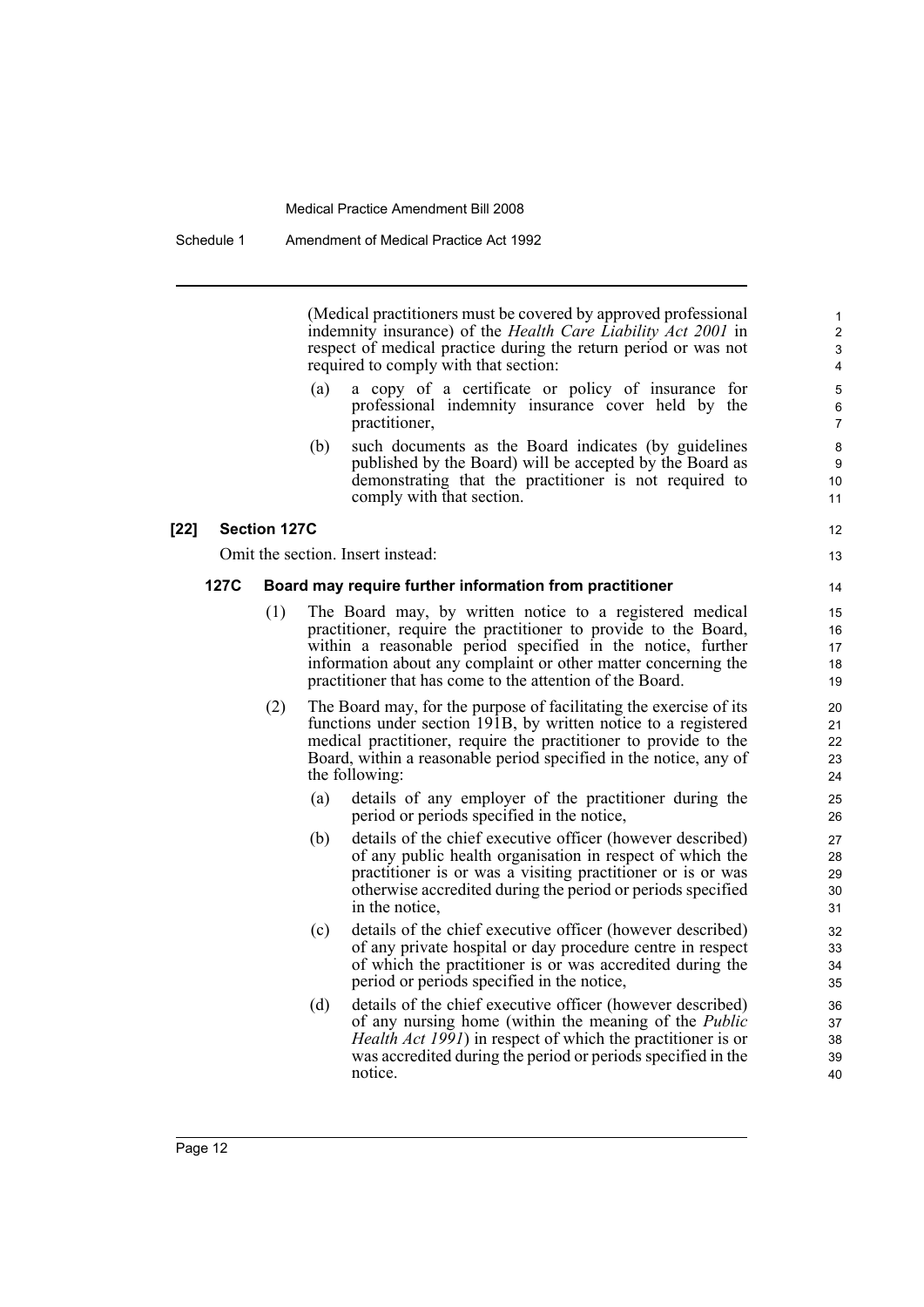|        |                           | (3) |      | A registered medical practitioner must not:                                                                                                                                                                                                                                                                    | 1                                       |
|--------|---------------------------|-----|------|----------------------------------------------------------------------------------------------------------------------------------------------------------------------------------------------------------------------------------------------------------------------------------------------------------------|-----------------------------------------|
|        |                           | (a) |      | without reasonable excuse, fail to comply with a<br>requirement under this section, or                                                                                                                                                                                                                         | $\overline{c}$<br>3                     |
|        |                           | (b) |      | in purported compliance with a requirement under this<br>section, provide information knowing it to be false or<br>misleading in a material particular.                                                                                                                                                        | $\overline{\mathbf{4}}$<br>5<br>$\,6\,$ |
|        |                           |     |      | Maximum penalty: 20 penalty units.                                                                                                                                                                                                                                                                             | $\overline{7}$                          |
| $[23]$ | Part 10, Division 1A      |     |      |                                                                                                                                                                                                                                                                                                                | 8                                       |
|        | Insert after section 140: |     |      |                                                                                                                                                                                                                                                                                                                | 9                                       |
|        | <b>Division 1A</b>        |     |      | <b>Proceedings of the Board</b>                                                                                                                                                                                                                                                                                |                                         |
|        |                           |     |      |                                                                                                                                                                                                                                                                                                                | 10                                      |
|        | 140A                      |     |      | Other matters to be taken into account                                                                                                                                                                                                                                                                         | 11                                      |
|        |                           |     |      | In the exercise of any of its functions under Division 3 or 5 of<br>Part 4 with respect to a complaint about a registered medical<br>practitioner, the Board is to have regard to any of the following<br>matters, to the extent the Board reasonably considers the matter<br>to be relevant to the complaint: | 12<br>13<br>14<br>15<br>16              |
|        |                           | (a) |      | any other complaint about the practitioner that has been<br>made or notified to the Board, including a complaint:                                                                                                                                                                                              | 17<br>18                                |
|        |                           |     | (i)  | in respect of which the Board or the Commission<br>has determined no further action should be taken,<br>and                                                                                                                                                                                                    | 19<br>20<br>21                          |
|        |                           |     | (ii) | that is not required to be referred, or that the Board<br>or the Commission decides not to refer, under<br>Division 3 of Part 4,                                                                                                                                                                               | 22<br>23<br>24                          |
|        |                           | (b) |      | any previous finding or determination of a professional<br>standards committee or a tribunal constituted under a<br>health registration Act in respect of the practitioner,                                                                                                                                    | 25<br>26<br>27                          |
|        |                           | (c) |      | any written report made by an assessor following an<br>assessment of the practitioner's professional performance<br>under Part 5A,                                                                                                                                                                             | 28<br>29<br>30                          |
|        |                           | (d) |      | any recommendation made, or written statement of<br>decision on a performance review provided, by a<br>Performance Review Panel following a review of the<br>practitioner's professional performance under that Part.                                                                                          | 31<br>32<br>33<br>34                    |
|        | 140B                      |     |      | <b>Exercise of functions with consent</b>                                                                                                                                                                                                                                                                      | 35                                      |
|        |                           | (1) |      | The Board may exercise any of its functions under this Act with<br>respect to a registered medical practitioner with the consent in<br>writing of the practitioner concerned.                                                                                                                                  | 36<br>37<br>38                          |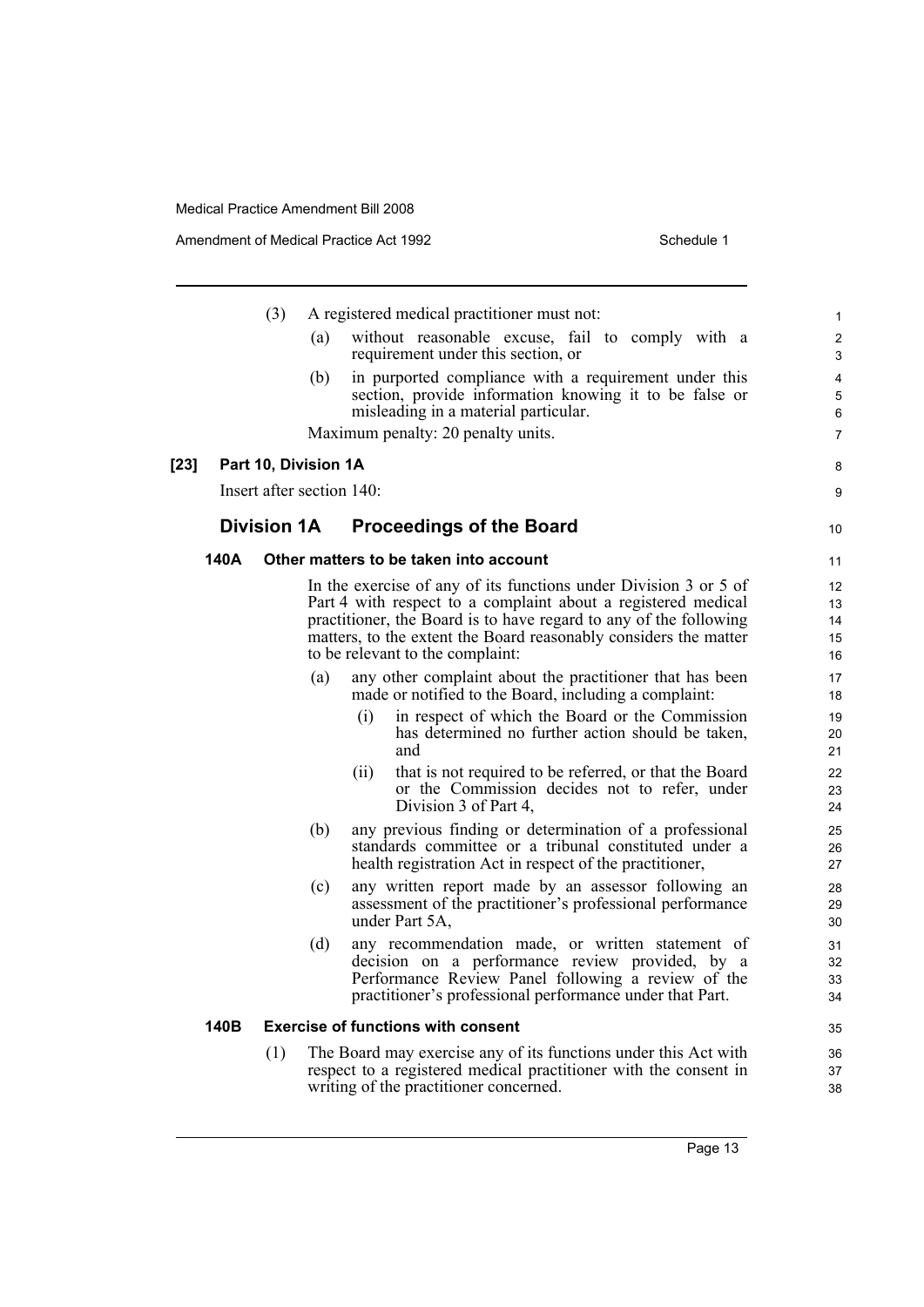| Schedule 1 | Amendment of Medical Practice Act 1992 |  |
|------------|----------------------------------------|--|
|------------|----------------------------------------|--|

|        | (2) | A function exercised by the Board with the consent of the<br>registered medical practitioner concerned may be exercised even<br>though any conditions otherwise required to be met or procedures<br>otherwise required to be followed before its exercise have not<br>been met or followed. | 1<br>$\overline{c}$<br>3<br>4<br>5 |
|--------|-----|---------------------------------------------------------------------------------------------------------------------------------------------------------------------------------------------------------------------------------------------------------------------------------------------|------------------------------------|
|        | (3) | If a registered medical practitioner withdraws his or her consent<br>under this section the Board must take such action as is necessary<br>to give effect to the withdrawal of consent.                                                                                                     | 6<br>7<br>8                        |
| [24]   |     | Section 164 Adjournments and interlocutory orders                                                                                                                                                                                                                                           | 9                                  |
|        |     | Insert after section $164$ (2):                                                                                                                                                                                                                                                             | 10                                 |
|        | (3) | The Tribunal may, in respect of an appeal under section 95A,<br>make an order staying the decision of the Board appealed against<br>until the appeal has been disposed of.                                                                                                                  | 11<br>12<br>13                     |
| $[25]$ |     | Section 168 Board to constitute Committee when required                                                                                                                                                                                                                                     | 14                                 |
|        |     | Omit "3 persons" from section 168 (2). Insert instead "4 persons".                                                                                                                                                                                                                          | 15                                 |
| $[26]$ |     | <b>Section 169 Membership of Committee</b>                                                                                                                                                                                                                                                  | 16                                 |
|        |     | Omit section 169 (1) and (2). Insert instead:                                                                                                                                                                                                                                               | 17                                 |
|        | (1) | A Committee is to consist of:                                                                                                                                                                                                                                                               | 18                                 |
|        |     | registered medical<br>(a)<br>practitioners<br>having<br>such<br>2<br>qualifications as may be prescribed, and                                                                                                                                                                               | 19<br>20                           |
|        |     | one person who is legally qualified and not a registered<br>(b)<br>medical practitioner and who is to be appointed by the<br>Board as chairperson of the Committee, and                                                                                                                     | 21<br>22<br>23                     |
|        |     | one lay person (that is, a person who is not a registered<br>(c)<br>medical practitioner) appointed from among a panel of lay<br>persons for the time being nominated by the Minister.                                                                                                      | 24<br>25<br>26                     |
| $[27]$ |     | <b>Section 171 How a Committee decides</b>                                                                                                                                                                                                                                                  | 27                                 |
|        |     | Omit "2 members". Insert instead "3 members".                                                                                                                                                                                                                                               | 28                                 |
| $[28]$ |     | <b>Section 176 Procedure for inquiry</b>                                                                                                                                                                                                                                                    | 29                                 |
|        |     | Omit section $176(1)$ and $(2)$ . Insert instead:                                                                                                                                                                                                                                           | 30                                 |
|        | (1) | A Committee is to conduct proceedings on an inquiry as it thinks<br>fit. Proceedings of a Committee are to be open to the public<br>except when the Committee otherwise directs.                                                                                                            | 31<br>32<br>33                     |
|        |     |                                                                                                                                                                                                                                                                                             |                                    |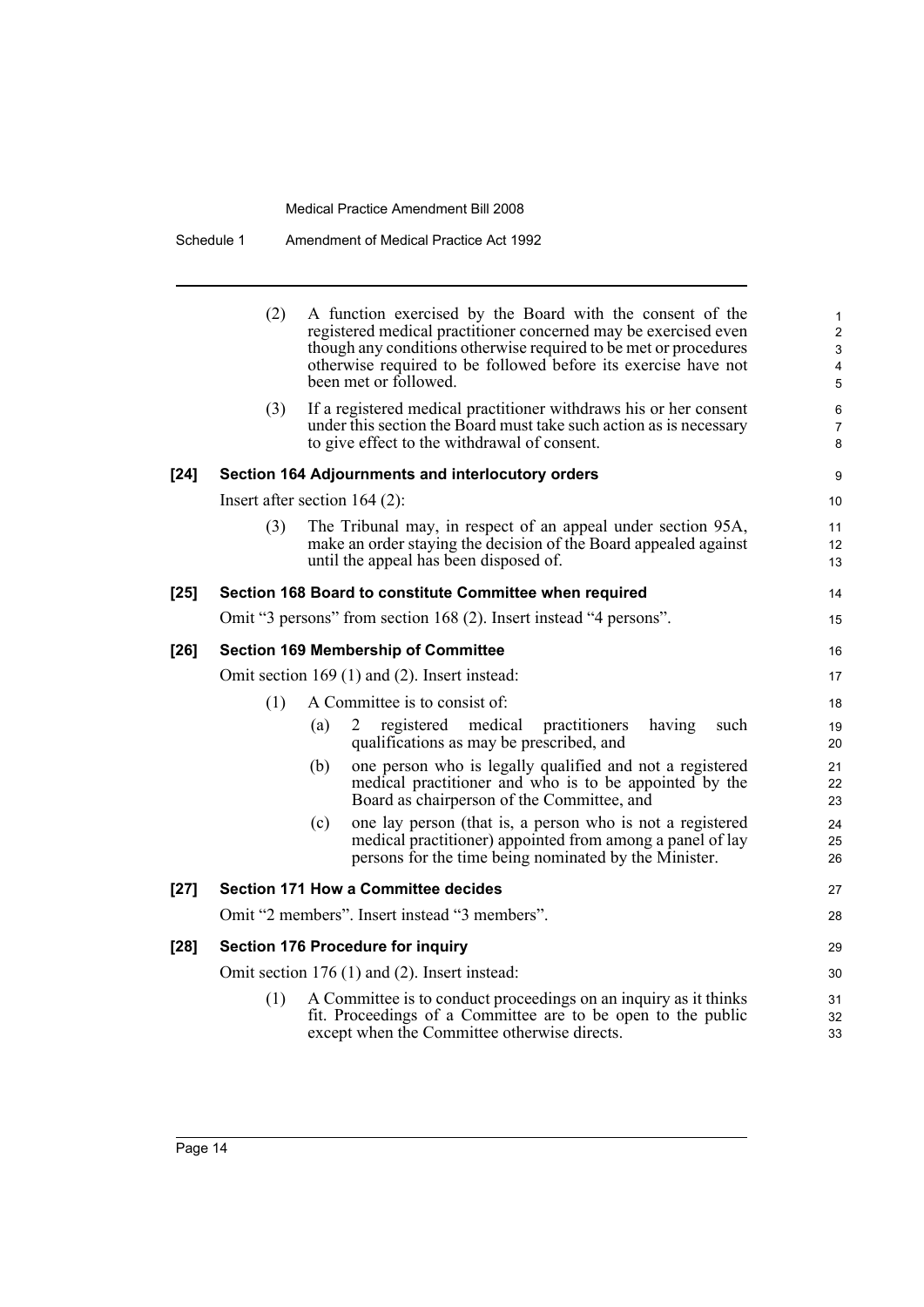Amendment of Medical Practice Act 1992 **Schedule 1** Schedule 1

|        | (2)                     | A Committee is not to direct that proceedings are to be closed to<br>the public unless satisfied that it is desirable to do so in the public<br>interest for reasons connected with the subject-matter of the<br>inquiry or the nature of the evidence to be given. | 1<br>$\overline{\mathbf{c}}$<br>3<br>4 |
|--------|-------------------------|---------------------------------------------------------------------------------------------------------------------------------------------------------------------------------------------------------------------------------------------------------------------|----------------------------------------|
| $[29]$ |                         | Section 180 Committee to provide details of its decision                                                                                                                                                                                                            | 5                                      |
|        |                         | Omit section 180 (4). Insert instead:                                                                                                                                                                                                                               | 6                                      |
|        | (4)                     | The Board:                                                                                                                                                                                                                                                          | 7                                      |
|        |                         | must make publicly available a statement of a decision<br>(a)<br>provided to it under this section if the decision is in respect<br>of a complaint that has been proved or admitted in whole<br>or in part, and                                                     | 8<br>9<br>10<br>11                     |
|        |                         | (b)<br>may disseminate any other statement of a decision as the<br>Board thinks fit,                                                                                                                                                                                | 12<br>13                               |
|        |                         | unless the Committee that provided the statement has ordered<br>otherwise.                                                                                                                                                                                          | 14<br>15                               |
| $[30]$ |                         | Section 191B Notification of orders to practitioner's employer and others                                                                                                                                                                                           | 16                                     |
|        |                         | Insert after section $191B(1)$ :                                                                                                                                                                                                                                    | 17                                     |
|        | (1A)                    | Without limiting subsection $(1)$ , the Board may give notice of any<br>action taken under Division 5 of Part 4 to any person or body the<br>Board reasonably considers it appropriate to notify.                                                                   | 18<br>19<br>20                         |
| $[31]$ | <b>Section 191B (2)</b> |                                                                                                                                                                                                                                                                     | 21                                     |
|        |                         | Omit "The notice". Insert instead "A notice under subsection (1)".                                                                                                                                                                                                  | 22                                     |
| $[32]$ | <b>Section 191B (3)</b> |                                                                                                                                                                                                                                                                     | 23                                     |
|        |                         | Omit "The notice". Insert instead "A notice under this section".                                                                                                                                                                                                    | 24                                     |
| $[33]$ |                         | Schedule 2 Proceedings before a Committee or the Tribunal                                                                                                                                                                                                           | 25                                     |
|        |                         | Insert "any of the following" after "on production" in clause 4.                                                                                                                                                                                                    | 26                                     |
| $[34]$ | Schedule 2, clause 4    |                                                                                                                                                                                                                                                                     | 27                                     |
|        |                         | Insert after clause 4 (b):                                                                                                                                                                                                                                          | 28                                     |
|        |                         | a finding, decision or determination of a professional<br>(b1)<br>standards<br>committee<br>constituted<br>under<br>health<br>a<br>registration Act,                                                                                                                | 29<br>30<br>31                         |
| $[35]$ |                         | Schedule 2, clause 4 (c)                                                                                                                                                                                                                                            | 32                                     |
|        |                         | Omit "or" where secondly occurring.                                                                                                                                                                                                                                 | 33                                     |
|        |                         |                                                                                                                                                                                                                                                                     |                                        |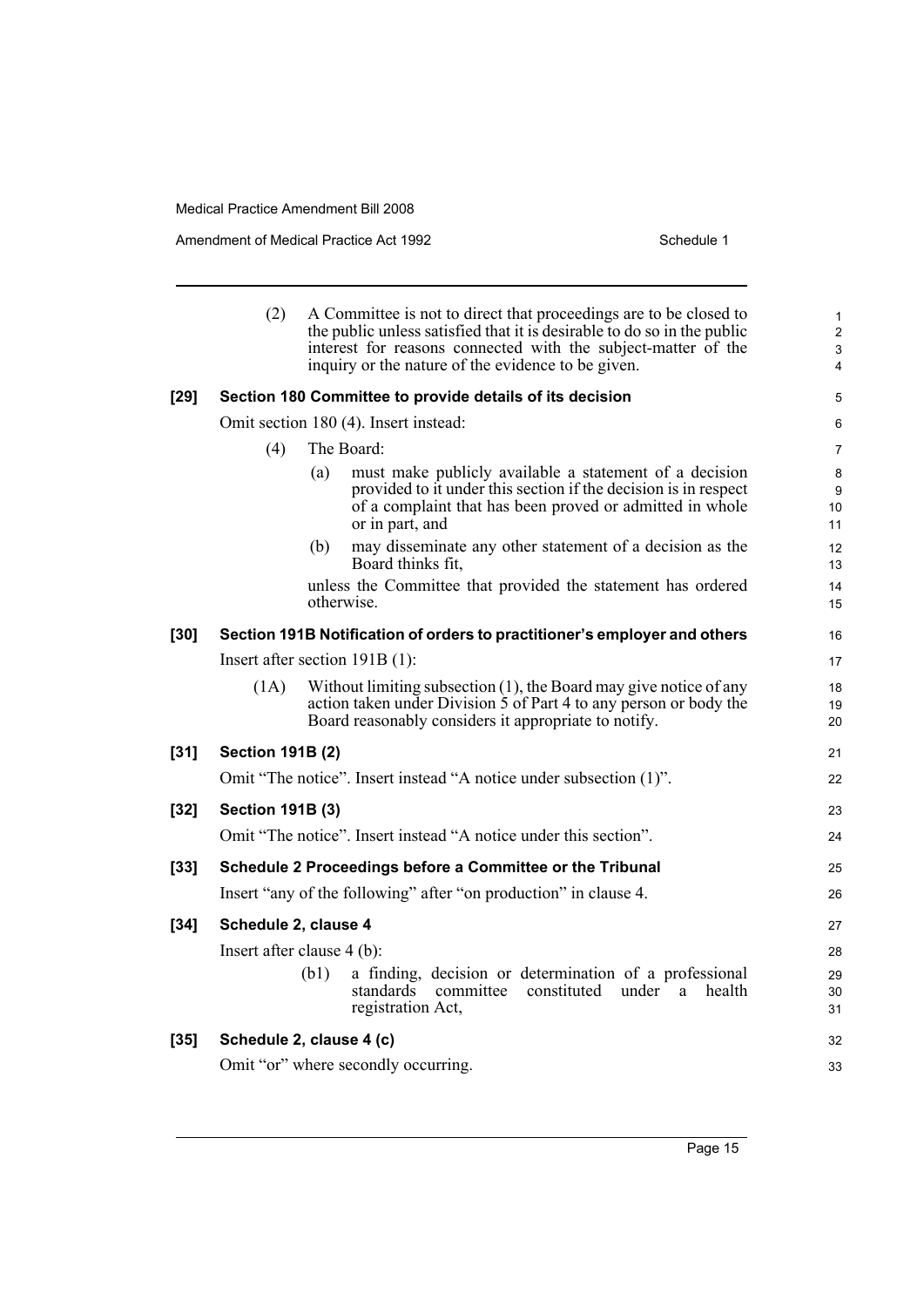Schedule 1 Amendment of Medical Practice Act 1992

| $[36]$ | Schedule 2, clause 4           |     |                                                                                                                                                                                                                                                                                                                                                                                                                                                             | 1                                      |
|--------|--------------------------------|-----|-------------------------------------------------------------------------------------------------------------------------------------------------------------------------------------------------------------------------------------------------------------------------------------------------------------------------------------------------------------------------------------------------------------------------------------------------------------|----------------------------------------|
|        |                                |     | Insert ", decision, determination" after "certificate" where secondly occurring.                                                                                                                                                                                                                                                                                                                                                                            | $\overline{\mathbf{c}}$                |
| $[37]$ | Schedule 2, clause 4 (2)       |     |                                                                                                                                                                                                                                                                                                                                                                                                                                                             |                                        |
|        | Insert at the end of clause 4: |     |                                                                                                                                                                                                                                                                                                                                                                                                                                                             | 4                                      |
|        | (2)                            |     | If the Committee or Tribunal is of the opinion that evidence so<br>admitted is capable of establishing that a registered medical<br>practitioner has engaged in conduct that is sufficiently similar to<br>the conduct alleged against the practitioner in the proceedings, it<br>may rely on the evidence in:                                                                                                                                              | 5<br>6<br>7<br>8<br>$\boldsymbol{9}$   |
|        |                                | (a) | making a finding that a registered medical practitioner is<br>guilty of unsatisfactory professional conduct<br>$\alpha$<br>professional misconduct, or                                                                                                                                                                                                                                                                                                      | 10<br>11<br>12                         |
|        |                                | (b) | exercising any of its powers under Division 4 of Part 4.                                                                                                                                                                                                                                                                                                                                                                                                    | 13                                     |
| $[38]$ | Schedule 2, clause 5 (2A)      |     |                                                                                                                                                                                                                                                                                                                                                                                                                                                             | 14                                     |
|        | Insert after clause $5(2)$ :   |     |                                                                                                                                                                                                                                                                                                                                                                                                                                                             | 15                                     |
|        | (2A)                           |     | In proceedings in which a Committee or the Tribunal is dealing<br>with more than one complaint about a registered medical<br>practitioner, the Committee or Tribunal may have regard to all<br>the evidence before it (whether the evidence arose in relation to a<br>complaint in respect of which the Committee or Tribunal is<br>making a finding or any other complaint or complaints in the<br>proceedings) when making any of the following findings: | 16<br>17<br>18<br>19<br>20<br>21<br>22 |
|        |                                | (a) | a finding on a question of fact in relation to the conduct of<br>a registered medical practitioner,                                                                                                                                                                                                                                                                                                                                                         | 23<br>24                               |
|        |                                | (b) | a finding that a registered medical practitioner is guilty of<br>professional conduct or professional<br>unsatisfactory<br>misconduct.                                                                                                                                                                                                                                                                                                                      | 25<br>26<br>27                         |
| $[39]$ | Schedule 2, clause 10 (2)      |     |                                                                                                                                                                                                                                                                                                                                                                                                                                                             | 28                                     |
|        |                                |     | Omit the subclause. Insert instead:                                                                                                                                                                                                                                                                                                                                                                                                                         | 29                                     |
|        | (2)                            |     | Without affecting the generality of subclause (1):                                                                                                                                                                                                                                                                                                                                                                                                          | 30                                     |
|        |                                | (a) | an inquiry or appeal related to action taken by the Board<br>under section 66 is to be listed for hearing by a Committee<br>or the Tribunal as soon as practicable, and                                                                                                                                                                                                                                                                                     | 31<br>32<br>33                         |
|        |                                | (b) | a Committee or the Tribunal may postpone or adjourn<br>proceedings before it as it thinks fit.                                                                                                                                                                                                                                                                                                                                                              | 34<br>35                               |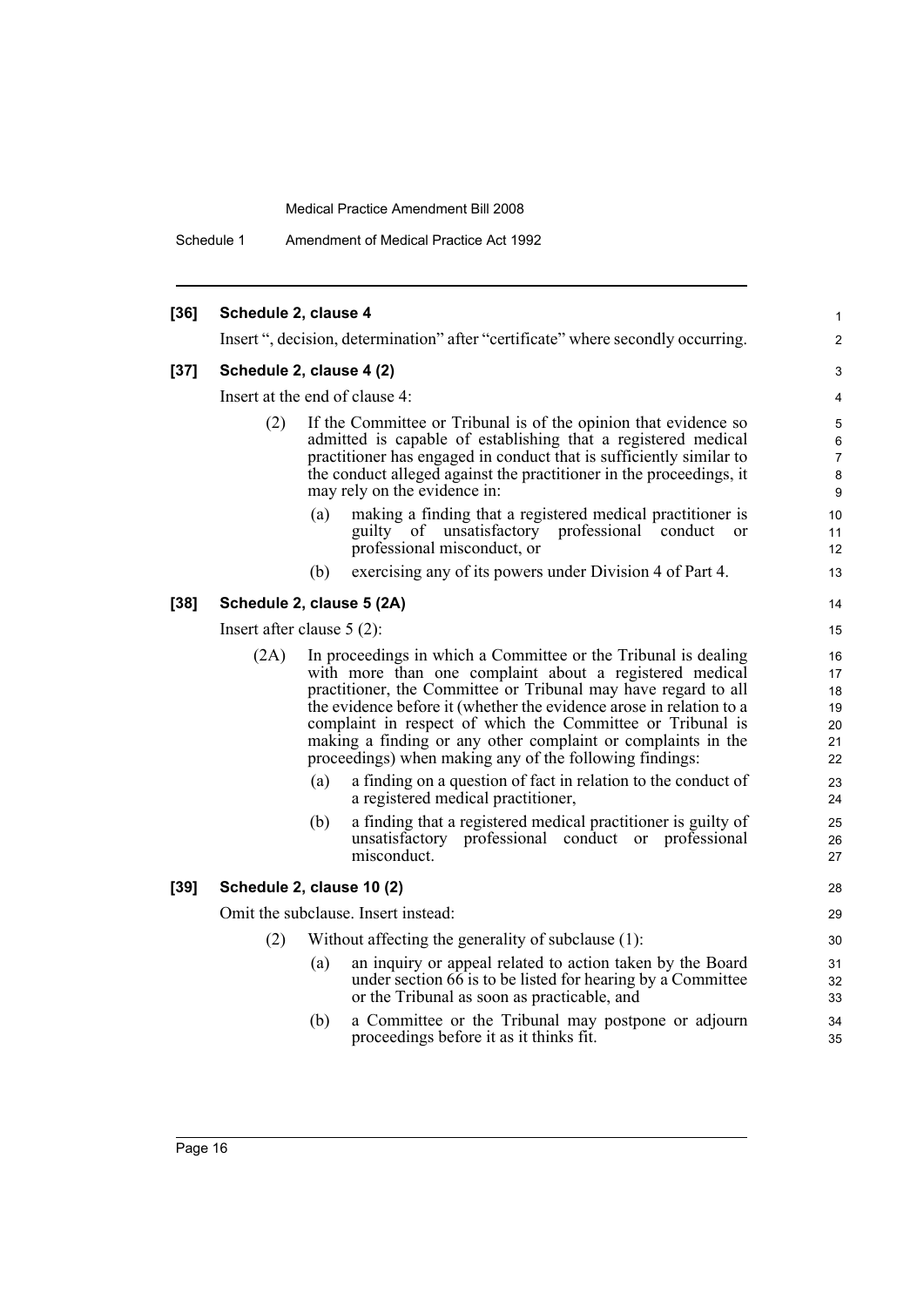Amendment of Medical Practice Act 1992

| Schedule 1 |  |
|------------|--|

| $[40]$ |    |        | <b>Schedule 5 Savings and transitional provisions</b>                                                                                                                                                                                  | $\mathbf{1}$         |
|--------|----|--------|----------------------------------------------------------------------------------------------------------------------------------------------------------------------------------------------------------------------------------------|----------------------|
|        |    |        | Insert at the end of clause $2(1)$ :                                                                                                                                                                                                   | 2                    |
|        |    |        | Medical Practice Amendment Act 2008 (but only to the extent<br>that it amends this Act)                                                                                                                                                | 3<br>4               |
| $[41]$ |    |        | Schedule 5, Part 8                                                                                                                                                                                                                     | 5                    |
|        |    |        | Insert after Part 7:                                                                                                                                                                                                                   | 6                    |
|        |    | Part 8 | Provisions consequent on enactment of<br><b>Medical Practice Amendment Act 2008</b>                                                                                                                                                    | $\overline{7}$<br>8  |
|        | 37 |        | <b>Definition</b>                                                                                                                                                                                                                      | 9                    |
|        |    |        | In this Part:                                                                                                                                                                                                                          | 10                   |
|        |    |        | amending Act means the Medical Practice Amendment Act 2008.                                                                                                                                                                            | 11                   |
|        | 38 |        | Definition of "professional misconduct"                                                                                                                                                                                                | 12                   |
|        |    |        | Section 37, as substituted by the amending Act, extends to<br>instances of unsatisfactory professional conduct occurring before<br>the section is substituted.                                                                         | 13<br>14<br>15       |
|        | 39 |        | Changes to conditions or suspension of registration                                                                                                                                                                                    | 16                   |
|        |    |        | An amendment made by the amending Act to section 66A<br>extends to action taken by the Board before the commencement<br>of the amendment.                                                                                              | 17<br>18<br>19       |
|        | 40 |        | <b>Review of Board decisions</b>                                                                                                                                                                                                       | 20                   |
|        |    |        | Section 66AB extends to decisions of the Board made before the<br>commencement of that section.                                                                                                                                        | 21<br>22             |
|        | 41 |        | <b>Provision of information to Commission</b>                                                                                                                                                                                          | 23                   |
|        |    |        | Sections 66B (1A) and 66BA (3) extend to information obtained<br>by the Board before the commencement of those subsections.                                                                                                            | 24<br>25             |
|        | 42 |        | <b>Extension of suspension</b>                                                                                                                                                                                                         | 26                   |
|        |    |        | The amendment of section 67 by the amending Act applies to the<br>extension (after the commencement of the amendment) of the<br>period of a suspension even if the suspension was imposed before<br>the commencement of the amendment. | 27<br>28<br>29<br>30 |
|        |    |        |                                                                                                                                                                                                                                        |                      |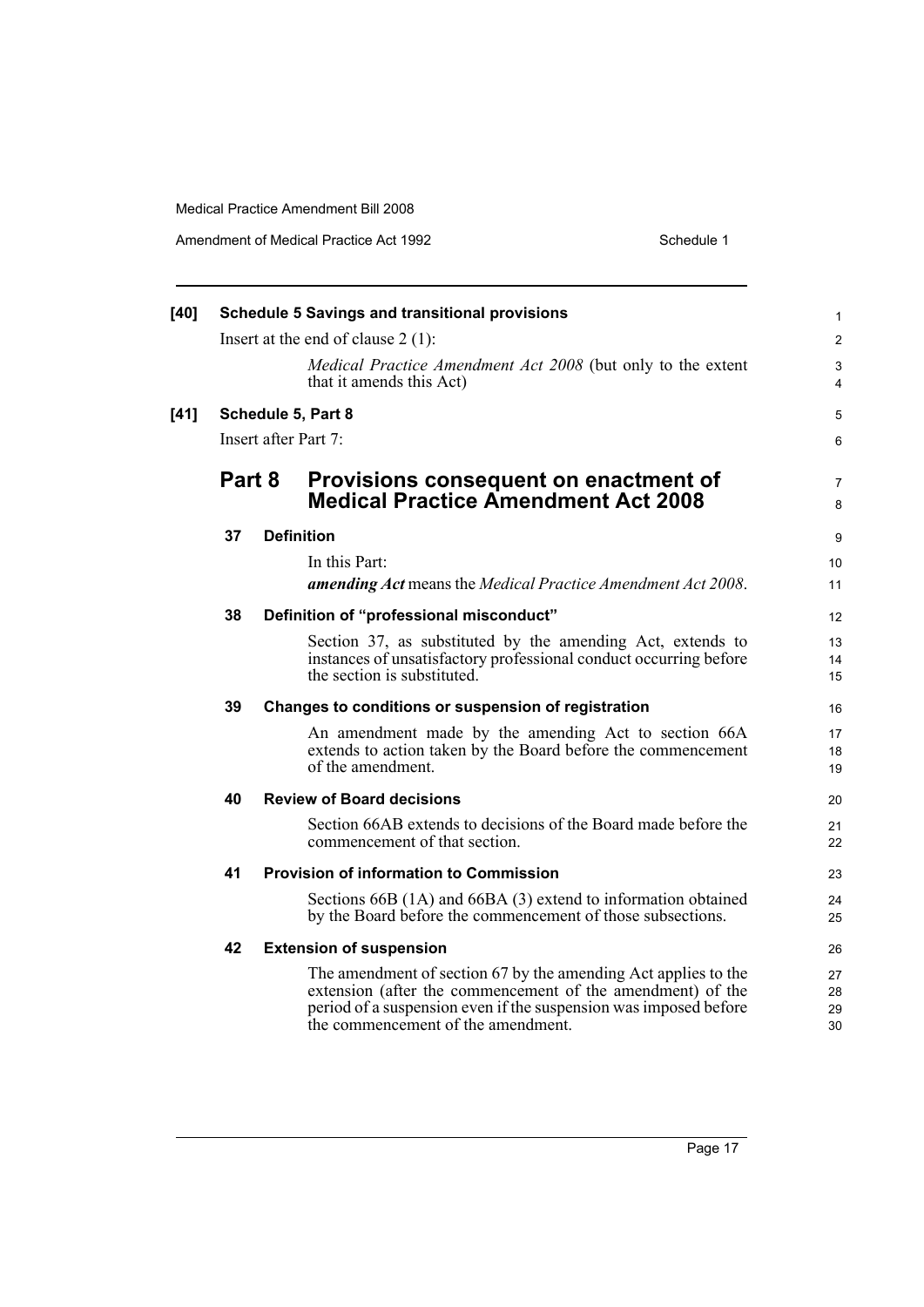Schedule 1 Amendment of Medical Practice Act 1992

| 43 | Appeal on point of law                                                                                                                                                                   |          |
|----|------------------------------------------------------------------------------------------------------------------------------------------------------------------------------------------|----------|
|    | Section 95A extends to action taken by the Board before the<br>commencement of that section.                                                                                             |          |
| 44 | Matters to be taken into account by Board                                                                                                                                                |          |
|    | Section 140A extends to authorise the Board to have regard to<br>matters occurring before the commencement of that section.                                                              |          |
| 45 | Notification of orders to employers etc                                                                                                                                                  |          |
|    | An amendment of section 191B by the amending Act extends to<br>the giving of notice of action taken before the commencement of<br>the amendment.                                         |          |
| 46 | Matters to be taken into account by Committee or Tribunal                                                                                                                                |          |
|    | An amendment made by the amending Act to Schedule 2 extends<br>to:                                                                                                                       |          |
|    | any judgment, finding, decision, determination, verdict,<br>(a)<br>certificate or evidence made or given before the<br>commencement of the amendment, and                                |          |
|    | proceedings pending before the Committee or the Tribunal<br>(b)<br>on the commencement of the amendment.                                                                                 |          |
| 47 | Matters to be taken into account on inquiry into review application                                                                                                                      |          |
|    | Section 94A (3) as inserted by the amending Act extends to any<br>complaint made or notified to the Board before the<br>commencement of that subsection.                                 | 20<br>21 |
| 48 | <b>Delegation by Board</b>                                                                                                                                                               |          |
|    | Section 66 (6) as inserted by the amending Act does not extend<br>to a delegation made before the commencement of that<br>subsection.                                                    |          |
| 49 | <b>Professional Standards Committees</b>                                                                                                                                                 |          |
|    | An amendment made to section 168, 169 or 171 by the amending<br>(1)<br>Act does not apply to a Professional Standards Committee<br>constituted before the commencement of the amendment. |          |
|    | Section 180 (4) as substituted by the amending Act does not<br>(2)<br>apply to a statement of a decision provided to the Board before<br>the substitution of the subsection.             |          |
|    |                                                                                                                                                                                          |          |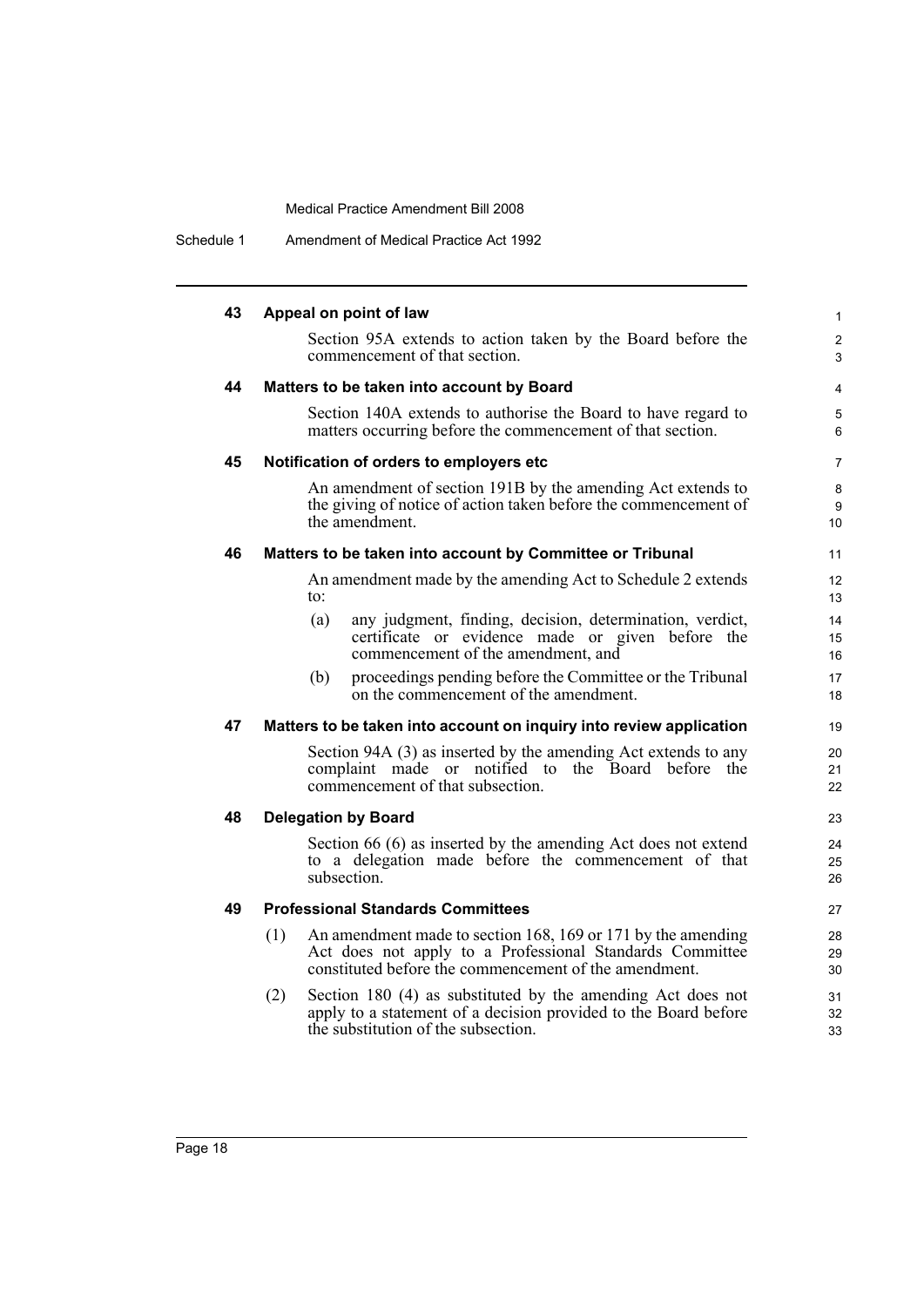Amendment of Health Care Complaints Act 1993 Schedule 2

<span id="page-28-0"></span>

| <b>Schedule 2</b> |      | <b>Amendment of Health Care Complaints</b><br><b>Act 1993</b>                                                                                                                                                                                                                                                                                | 1<br>$\overline{2}$        |
|-------------------|------|----------------------------------------------------------------------------------------------------------------------------------------------------------------------------------------------------------------------------------------------------------------------------------------------------------------------------------------------|----------------------------|
|                   |      | (Section 4)                                                                                                                                                                                                                                                                                                                                  | 3                          |
| [1]               |      | Section 3 Object and principle of administration of Act                                                                                                                                                                                                                                                                                      | 4                          |
|                   |      | Omit section 3 (2). Insert instead:                                                                                                                                                                                                                                                                                                          | 5                          |
|                   | (2)  | In the exercise of functions under this Act the protection of the<br>health and safety of the public must be the paramount<br>consideration.                                                                                                                                                                                                 | 6<br>7<br>8                |
| [2]               |      | <b>Section 4 Definitions</b>                                                                                                                                                                                                                                                                                                                 | 9                          |
|                   |      | Insert in alphabetical order:                                                                                                                                                                                                                                                                                                                | 10                         |
|                   |      | <i>associated complaint</i> means a complaint made or referred to the<br>Commission in respect of a health practitioner who is, or a health<br>organisation that is, the subject of another complaint being<br>assessed or investigated by the Commission or being prosecuted<br>by the Commission before a disciplinary body, and includes: | 11<br>12<br>13<br>14<br>15 |
|                   |      | a complaint made at any time prior to the completion of the<br>(a)<br>assessment, investigation or prosecution of that other<br>complaint, and                                                                                                                                                                                               | 16<br>17<br>18             |
|                   |      | a complaint that has been discontinued or terminated.<br>(b)                                                                                                                                                                                                                                                                                 | 19                         |
|                   |      | <i>disciplinary body</i> means a person or body (including a<br>professional standards committee) established under a health<br>registration Act that has the power to discipline a health<br>practitioner or to suspend or cancel (by whatever means) the<br>registration of a health practitioner.                                         | 20<br>21<br>22<br>23<br>24 |
| [3]               |      | Section 12 Consultation between the Commission, a registration<br>authority and the Registrar                                                                                                                                                                                                                                                | 25<br>26                   |
|                   |      | Insert after section $12(2)$ :                                                                                                                                                                                                                                                                                                               | 27                         |
|                   | (3)  | Consultation under this section is to include consultation about<br>any associated complaint, to the extent the Commission and the<br>appropriate registration authority or the Registrar consider the<br>associated complaint to be relevant.                                                                                               | 28<br>29<br>30<br>31       |
| [4]               |      | Section 13 The outcomes of consultation                                                                                                                                                                                                                                                                                                      | 32                         |
|                   |      | Insert after section 13 $(2)$ :                                                                                                                                                                                                                                                                                                              | 33                         |
|                   | (2A) | If either the Commission or the appropriate registration authority<br>is of the opinion that an associated complaint that has been                                                                                                                                                                                                           | 34<br>35                   |

Page 19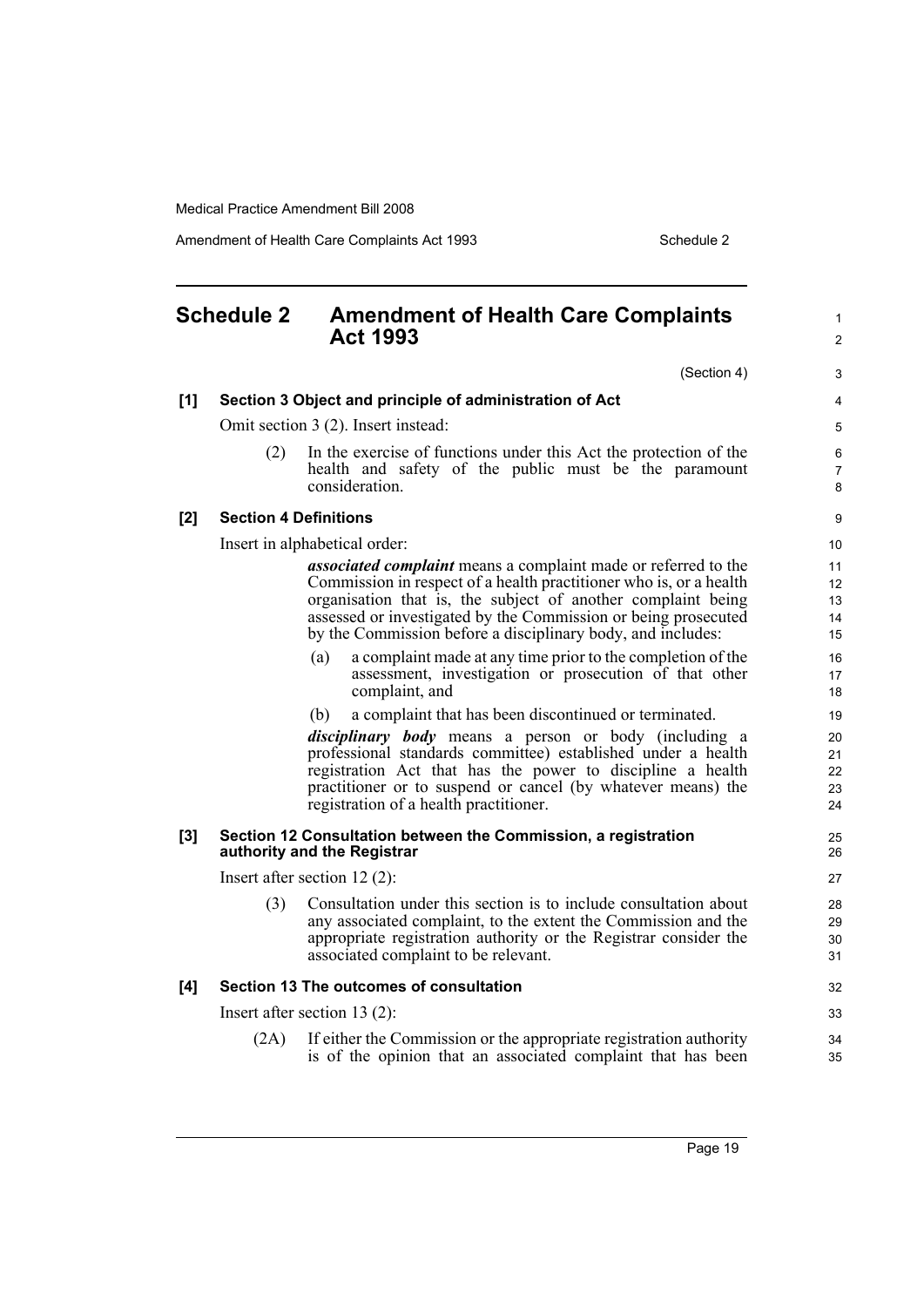discontinued or terminated and to which regard was given during consultation:

- (a) should be reopened or investigated—the complaint must be reopened and investigated in accordance with Division 5, or
- (b) should be referred to the appropriate registration authority for consideration as to whether the registration authority should take any action under the relevant health registration Act—the complaint must be so referred,

as if it had not been discontinued or terminated.

### **[5] Section 22A**

Insert after section 22:

### **22A Associated complaints to be taken into account**

In assessing, and reviewing its assessment of, a complaint relating to a health practitioner or a health organisation, the Commission is to have regard to any of the following matters, to the extent the Commission reasonably considers the matter to be relevant to the complaint:

- (a) any associated complaint,
- (b) if the complaint relates to a health practitioner:
	- (i) any previous finding or determination of a professional standards committee or a tribunal constituted under a health registration Act in respect of the practitioner, and
	- (ii) any recommendation made, or written statement of decision on a performance review provided, by a Performance Review Panel following a review of the practitioner's professional performance under Part 5A of the *Medical Practice Act 1992* and that is provided to the Commission by the New South Wales Medical Board.

### **[6] Section 29 The purpose of investigation**

Omit section 29 (2).

32 33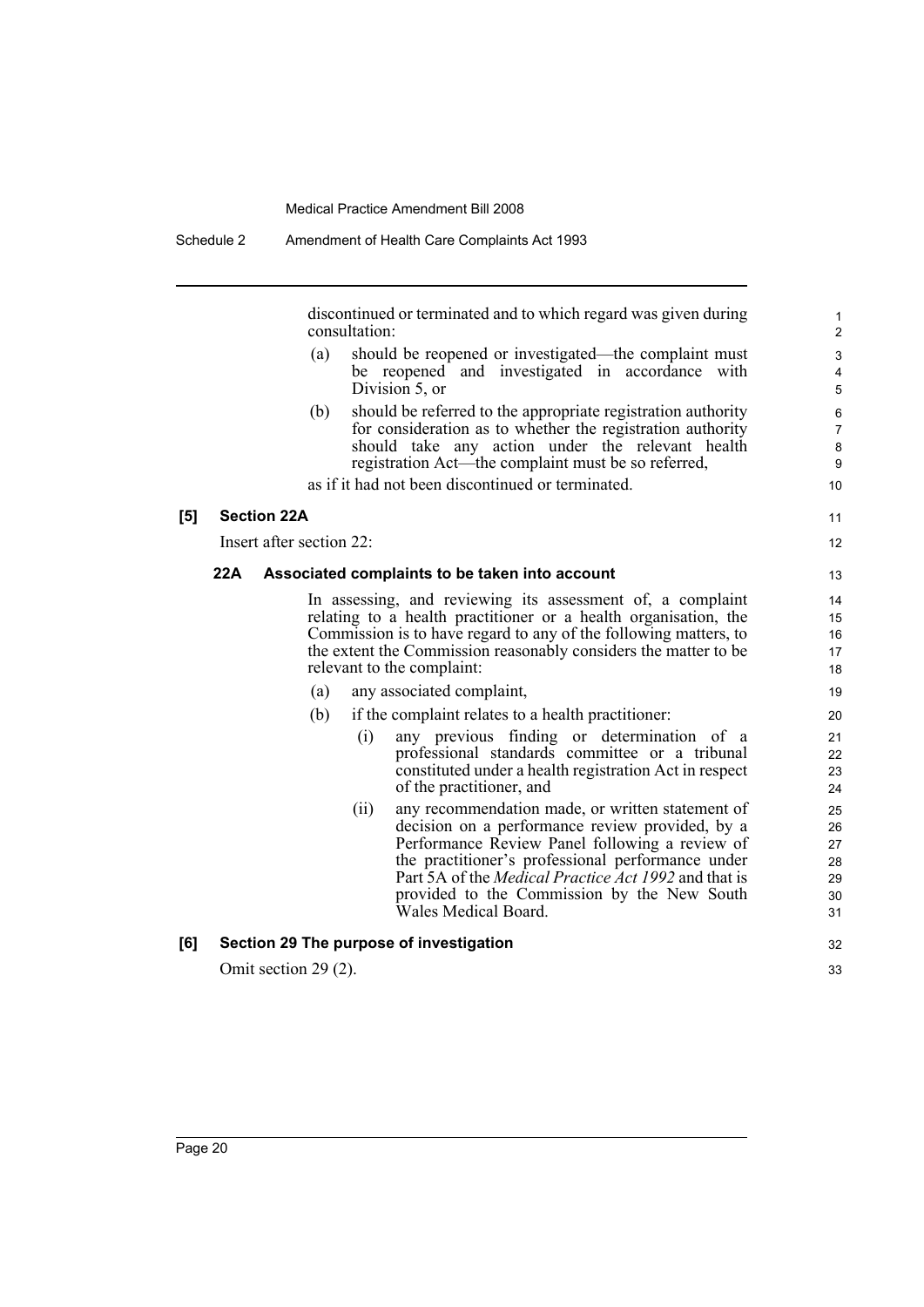Amendment of Health Care Complaints Act 1993 Schedule 2

| [7] |                                                                                                                                                                                                                                                                                                                                                                                                                                                                           | <b>Section 29A</b>       |                                                                                                                                                                                                                                  | 1                    |  |  |  |  |
|-----|---------------------------------------------------------------------------------------------------------------------------------------------------------------------------------------------------------------------------------------------------------------------------------------------------------------------------------------------------------------------------------------------------------------------------------------------------------------------------|--------------------------|----------------------------------------------------------------------------------------------------------------------------------------------------------------------------------------------------------------------------------|----------------------|--|--|--|--|
|     |                                                                                                                                                                                                                                                                                                                                                                                                                                                                           | Insert after section 29: |                                                                                                                                                                                                                                  |                      |  |  |  |  |
|     | 29A<br><b>Conduct of investigations</b>                                                                                                                                                                                                                                                                                                                                                                                                                                   |                          |                                                                                                                                                                                                                                  |                      |  |  |  |  |
|     | (1)<br>Without affecting the generality of section 92A, the investigation<br>of a complaint is to be conducted as expeditiously as the proper<br>investigation of the complaint permits. Expedition is particularly<br>appropriate if the complainant or the person on whose behalf the<br>complaint is made is seriously ill.                                                                                                                                            |                          |                                                                                                                                                                                                                                  |                      |  |  |  |  |
|     | Before investigating a complaint, the Commission is to consider<br>(2)<br>conducting a concurrent investigation into any associated<br>complaint (other than one that has been discontinued or<br>terminated and not reopened).                                                                                                                                                                                                                                           |                          |                                                                                                                                                                                                                                  |                      |  |  |  |  |
|     |                                                                                                                                                                                                                                                                                                                                                                                                                                                                           | (3)                      | In investigating a complaint, the Commission is to have regard to<br>any associated complaint that is not being investigated<br>concurrently, to the extent the Commission considers the<br>associated complaint to be relevant. | 13<br>14<br>15<br>16 |  |  |  |  |
| [8] | Section 90C Criteria relevant to determinations of Director of<br><b>Proceedings</b>                                                                                                                                                                                                                                                                                                                                                                                      |                          |                                                                                                                                                                                                                                  | 17<br>18             |  |  |  |  |
|     | Insert after section 90C $(1)$ :                                                                                                                                                                                                                                                                                                                                                                                                                                          |                          |                                                                                                                                                                                                                                  |                      |  |  |  |  |
|     | When determining whether a complaint should be prosecuted by<br>(1A)<br>the Commission before a disciplinary body, the Director of<br>Proceedings is to consider making a determination with respect<br>to any associated complaint that has been referred to the Director<br>of Proceedings (other than an associated complaint that is a<br>complaint that has been discontinued or terminated and not<br>reopened) so that the complaints are prosecuted concurrently. |                          |                                                                                                                                                                                                                                  |                      |  |  |  |  |
| [9] |                                                                                                                                                                                                                                                                                                                                                                                                                                                                           | <b>Section 92A</b>       |                                                                                                                                                                                                                                  | 27                   |  |  |  |  |
|     |                                                                                                                                                                                                                                                                                                                                                                                                                                                                           |                          | Insert after section 92:                                                                                                                                                                                                         | 28                   |  |  |  |  |
|     | 92A<br><b>Expedition of certain matters</b><br>The Commission is to assess, investigate and, where appropriate,<br>prosecute as quickly as practicable matters referred to it<br>following action by:<br>the Chiropractors Registration Board under section 54 of<br>(a)<br>the <i>Chiropractors Act 2001</i> , or                                                                                                                                                        |                          |                                                                                                                                                                                                                                  |                      |  |  |  |  |
|     |                                                                                                                                                                                                                                                                                                                                                                                                                                                                           |                          |                                                                                                                                                                                                                                  |                      |  |  |  |  |
|     |                                                                                                                                                                                                                                                                                                                                                                                                                                                                           |                          |                                                                                                                                                                                                                                  |                      |  |  |  |  |
|     | the Dental Board under section 72 of the <i>Dental Practice</i><br>(b)<br>Act 2001, or                                                                                                                                                                                                                                                                                                                                                                                    |                          |                                                                                                                                                                                                                                  |                      |  |  |  |  |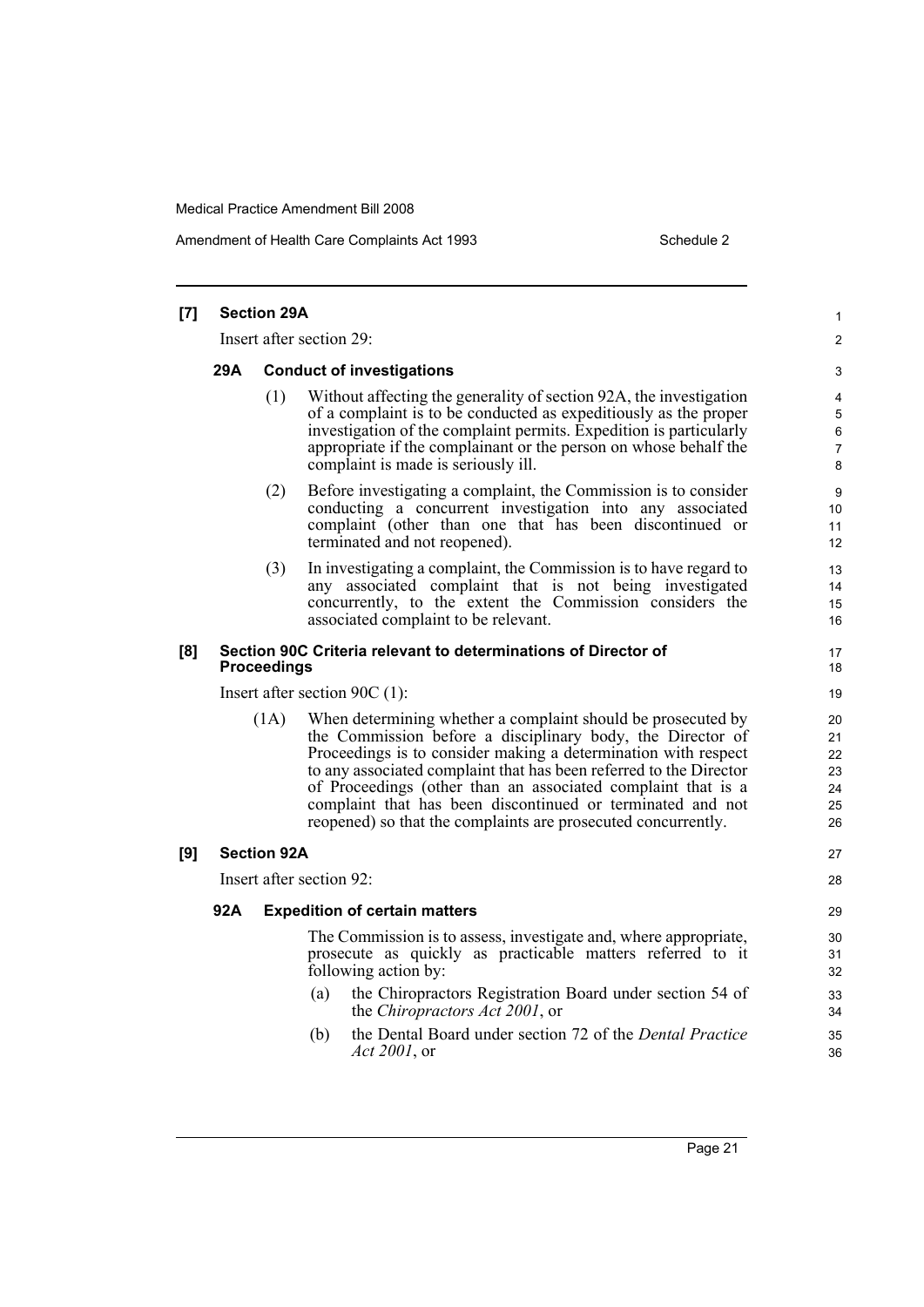|        |        |                   | (c)                | the Dental Technicians Registration Board under<br>section 19B of the Dental Technicians Registration Act<br>$1975$ , or                                                     | 1<br>$\overline{c}$<br>3 |
|--------|--------|-------------------|--------------------|------------------------------------------------------------------------------------------------------------------------------------------------------------------------------|--------------------------|
|        |        |                   | (d)                | the New South Wales Medical Board under section 66 of<br>the Medical Practice Act 1992, or                                                                                   | 4<br>5                   |
|        |        |                   | (e)                | the Nurses and Midwives Board under section 48 of the<br>Nurses and Midwives Act 1991, or                                                                                    | 6<br>$\overline{7}$      |
|        |        |                   | (f)                | the Optometrists Registration Board under section 58 of<br>the <i>Optometrists Act 2002</i> , or                                                                             | 8<br>9                   |
|        |        |                   | (g)                | the Osteopaths Registration Board under section 54 of the<br>Osteopaths Act 2001, or                                                                                         | 10<br>11                 |
|        |        |                   | (h)                | the Pharmacy Board under section 67 of the <i>Pharmacy</i><br>Practice Act 2006, or                                                                                          | 12<br>13                 |
|        |        |                   | (i)                | the Physiotherapists Registration Board under section 55<br>of the <i>Physiotherapists Act 2001</i> , or                                                                     | 14<br>15                 |
|        |        |                   | (j)                | the Podiatrists Registration Board under section 54 of the<br><i>Podiatrists Act 2003</i> , or                                                                               | 16<br>17                 |
|        |        |                   | (k)                | the Psychologists Registration Board under section 54 of<br>the <i>Psychologists Act 2001</i> .                                                                              | 18<br>19                 |
| $[10]$ |        |                   |                    | Schedule 4 Savings, transitional and other provisions                                                                                                                        | 20                       |
|        |        |                   |                    | Insert at the end of clause $1(1)$ :                                                                                                                                         | 21                       |
|        |        |                   |                    | Medical Practice Amendment Act 2008 (but only to the extent<br>that it amends this Act)                                                                                      | 22<br>23                 |
| $[11]$ |        |                   | Schedule 4, Part 7 |                                                                                                                                                                              | 24                       |
|        |        | Insert as Part 7: |                    |                                                                                                                                                                              | 25                       |
|        | Part 7 |                   |                    | Provisions consequent on enactment of<br><b>Medical Practice Amendment Act 2008</b>                                                                                          | 26<br>27                 |
|        | 19     |                   | <b>Definition</b>  |                                                                                                                                                                              | 28                       |
|        |        |                   |                    | In this Part:                                                                                                                                                                | 29                       |
|        |        |                   |                    | amending Act means the Medical Practice Amendment Act 2008.                                                                                                                  | 30                       |
|        | 20     |                   |                    | <b>Associated complaints</b>                                                                                                                                                 | 31                       |
|        |        |                   |                    | An amendment made by the amending Act in relation to<br>associated complaints extends to associated complaints made or<br>referred before the commencement of the amendment. | 32<br>33<br>34           |
|        |        |                   |                    |                                                                                                                                                                              |                          |